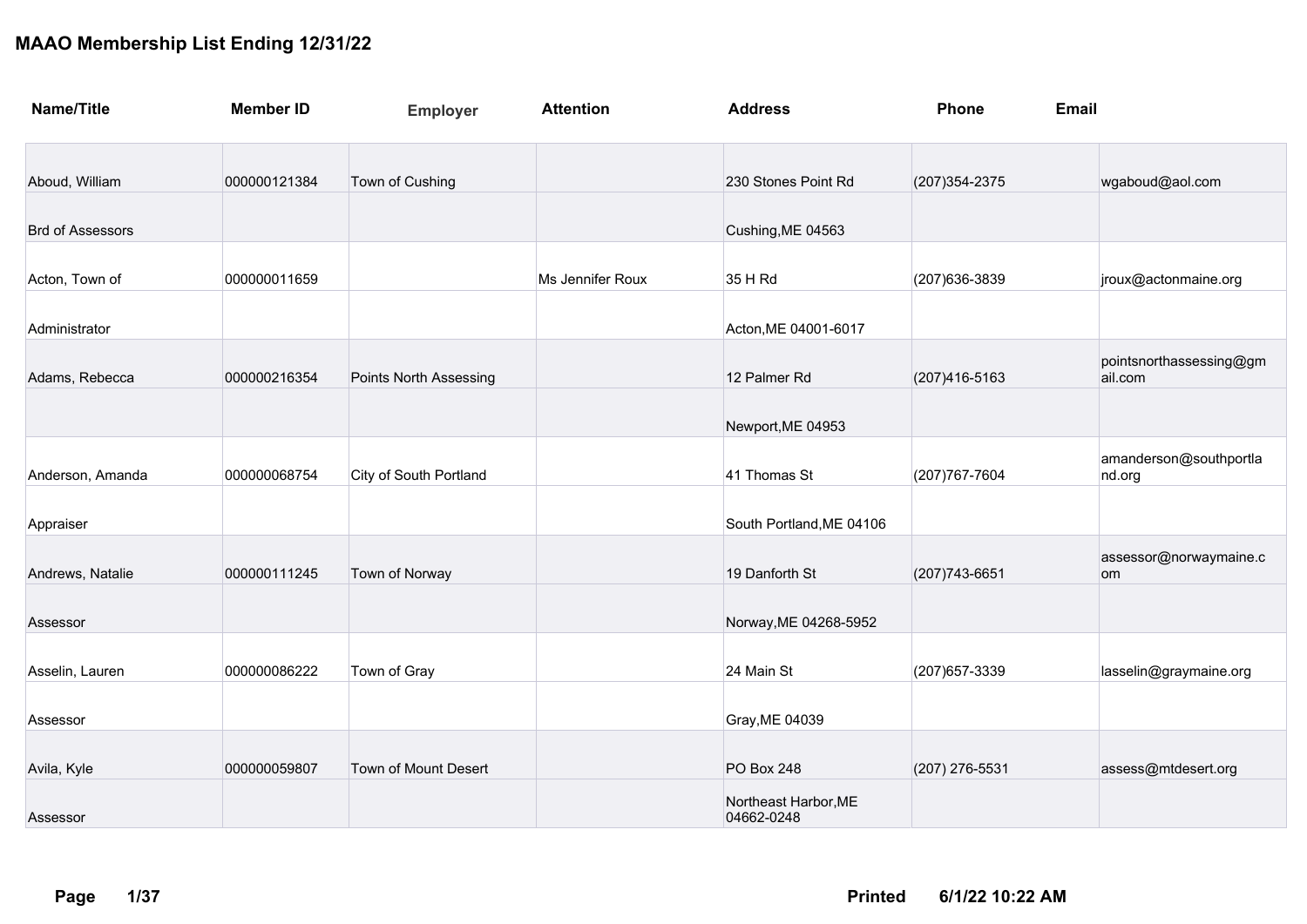| <b>Name/Title</b>               | <b>Member ID</b> |                      | <b>Attention</b> | <b>Address</b>                | Phone          | <b>Email</b>                   |
|---------------------------------|------------------|----------------------|------------------|-------------------------------|----------------|--------------------------------|
| Bagley, Marria                  | 000000054019     | City of Presque Isle |                  | 12 Second St                  | (207) 760-2713 | mbagley@presqueisleme.<br>us   |
| <b>Assistant Assessor</b>       |                  |                      |                  | Presque Isle, ME 04769        |                |                                |
| Baker, Bonnie                   | 000000081492     | Town of Skowhegan    |                  | 19 Union Ave                  | (207) 474-6903 | bayou.at.heart@gmail.co<br>m   |
| <b>Assessors Board Member</b>   |                  |                      |                  | Skowhegan, ME 04976           |                |                                |
| Bartlett, Shirley               | 000000102246     | Town of Orient       |                  | <b>PO Box 965</b>             | (207) 318-8250 | sbartlett213@yahoo.com         |
| Assessors Agent                 |                  |                      |                  | Scarborough, ME<br>04070-0965 |                |                                |
| Beal, Ronald                    | 000000001782     | Town of West Bath    |                  | 144 Quaker Point Rd           | (207) 443-4342 | assessor@westbathmaine<br>.gov |
| Assessors Agent                 |                  |                      |                  | West Bath, ME 04530           |                |                                |
| Bergeron Wilcox, Karla          | 000000021894     | Town of Alfred       |                  | PO Box 850                    | (207) 324-5872 | alfred@alfredme.gov            |
| AA to Selectboard               |                  |                      |                  | Alfred, ME 04002-0850         |                |                                |
| Berry, Joshua                   | 000000123671     | Town of Hermon       |                  | 333 Billings Rd               | (207) 848-1044 | berryj@hermonmaine.gov         |
| <b>Tax Assessor</b>             |                  |                      |                  | Hermon, ME 04401              |                |                                |
| Billings, Millard               | 000000007454     | Town of Franklin     |                  | 570 Main Rd                   | (207) 565-3631 | mbillings46@yahoo.com          |
| <b>Chair Board of Assessors</b> |                  |                      |                  | Holden, ME 04429              |                |                                |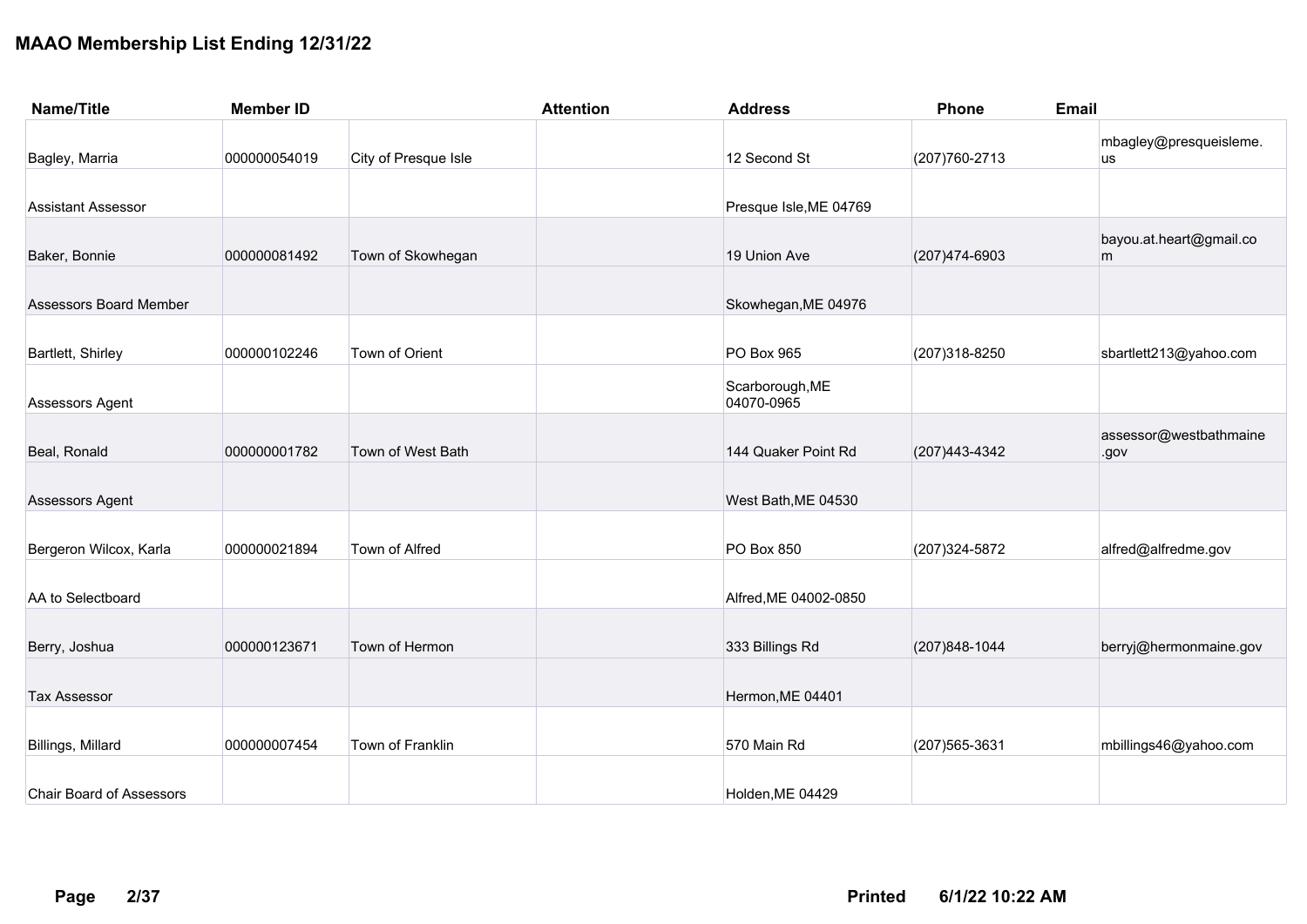| <b>Name/Title</b>                   | <b>Member ID</b> |                                                         | <b>Attention</b> | <b>Address</b>          | Phone          | Email                                |
|-------------------------------------|------------------|---------------------------------------------------------|------------------|-------------------------|----------------|--------------------------------------|
| Birch, Benjamin                     | 000000112002     | Town of Eddington                                       |                  | 906 Main Rd             | (207) 843-5233 | eddingtonassessor@roadr<br>unner.com |
| Assessor                            |                  |                                                         |                  | Eddington, ME 04428     |                |                                      |
| Birtz, Ruth                         | 000000036955     | Town of Lincoln                                         |                  | 29 Main St              | (207) 794-3372 | assessor@lincolnmaine.or<br>g        |
| Assessor                            |                  |                                                         |                  | Lincoln, ME 04457-1496  |                |                                      |
| Bither, Laureen                     | 000000002186     |                                                         |                  | 1726 Bangor Rd          |                | slabither@gmail.com                  |
|                                     |                  |                                                         |                  | Linneus, ME 04730       |                |                                      |
| Block, Jonathan                     | 000000102093     | Pierce Atwood LLP                                       |                  | 254 Commercial St       | (207) 791-1173 | jblock@pierceatwood.com              |
|                                     |                  |                                                         |                  | Portland, ME 04101-4664 |                |                                      |
| Boyle, Kevin                        | 000000240636     | Maine Revenue Services-<br><b>Property Tax Division</b> |                  | 51 Commerce Dr          | (207) 592-3816 | kevin.c.boyle@maine.gov              |
| <b>Principal Property Appraiser</b> |                  |                                                         |                  | Augusta, ME 04330       |                |                                      |
| Bradstreet, Angela                  | 000000072780     | Town of Brunswick                                       |                  | 85 Union St             | (207) 725-6650 | abradstreet@brunswickm<br>e.org      |
| Appraiser                           |                  |                                                         |                  | Brunswick, ME 04011     |                |                                      |
| Bragan, Joshua                      | 000000238055     | Maine Assessment &<br>Appraisal Services Inc            |                  | 2209 Kennebec Rd        | (207)416-6482  | josh@maineassessment.c<br>om         |
| Assessors Agent/Assessor            |                  |                                                         |                  | Newburgh, ME 04444      |                |                                      |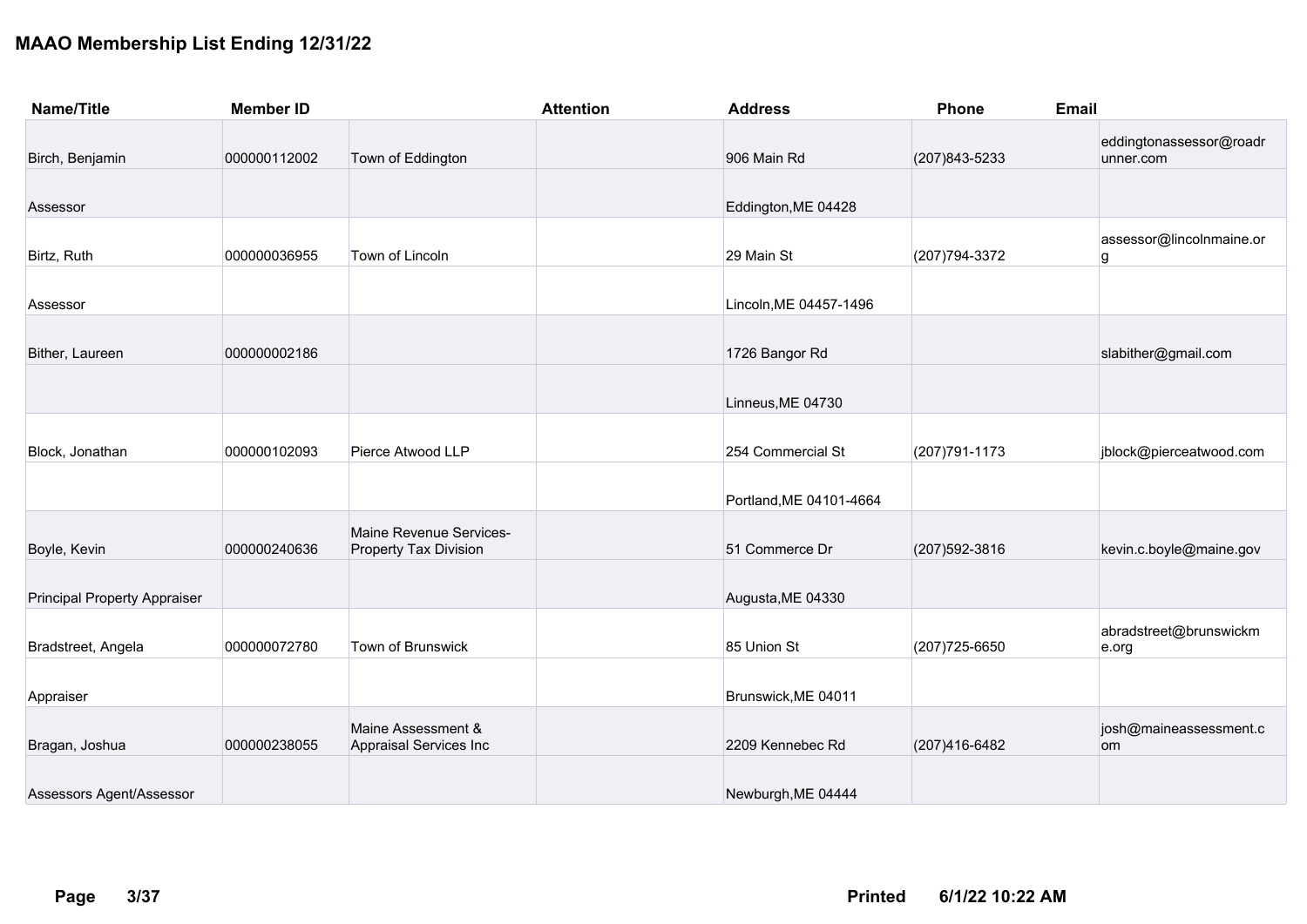| <b>Name/Title</b>               | <b>Member ID</b> |                                                         | <b>Attention</b> | <b>Address</b>                        | Phone          | <b>Email</b>                       |
|---------------------------------|------------------|---------------------------------------------------------|------------------|---------------------------------------|----------------|------------------------------------|
|                                 |                  |                                                         |                  |                                       |                |                                    |
| Brewer, Barbara                 | 000000067041     | Town of Standish                                        |                  | 92 Rustic Ln                          | (207) 642-7656 | bbrewer@standish.org               |
|                                 |                  |                                                         |                  |                                       |                |                                    |
| Appraiser                       |                  |                                                         |                  | Portland, ME 04103                    |                |                                    |
| Brochu, Allison                 | 000000109267     | City of Waterville                                      |                  | 14 Ann St                             | (207) 680-4244 | abrochu@waterville-<br>me.gov      |
| <b>Administrative Assistant</b> |                  |                                                         |                  | Waterville, ME 04901                  |                |                                    |
| Brown, Ardis                    | 000000049068     | Town of Danforth                                        |                  | <b>PO Box 243</b>                     | (207)448-2321  | townofdanforth@gmail.co<br>m       |
| <b>Town Manager</b>             |                  |                                                         |                  | Danforth, ME 04424-0243               |                |                                    |
| Brown, Tammy                    | 000000025837     | Town of North Haven                                     |                  | <b>PO Box 400</b>                     | (207) 867-4433 | assessor@northhavenmai<br>ne.org   |
| Assessors Agent                 |                  |                                                         |                  | North Haven, ME<br>04853-0400         |                |                                    |
| Brunelle, Bill                  | 000000117289     | Maine Revenue Services-<br><b>Property Tax Division</b> |                  | 7 Glenwood St                         | (207) 624-5620 | william.j.brunelle@maine.<br>gov   |
| Analyst                         |                  |                                                         |                  | Augusta, ME 04330                     |                |                                    |
| Brushwein, John                 | 000000111119     | Town of Cumberland                                      |                  | 290 Tuttle Rd                         | (207) 829-2205 | jbrushwein@cumberland<br>maine.org |
| Assessor                        |                  |                                                         |                  | <b>Cumberland Center, ME</b><br>04021 |                |                                    |
| Burns, Taylor                   | 000000215845     | Town of Brunswick                                       |                  | 85 Union St                           | (207) 725-6659 | tburns@brunswickme.org             |
| Assessor                        |                  |                                                         |                  | Brunswick, ME 04011                   |                |                                    |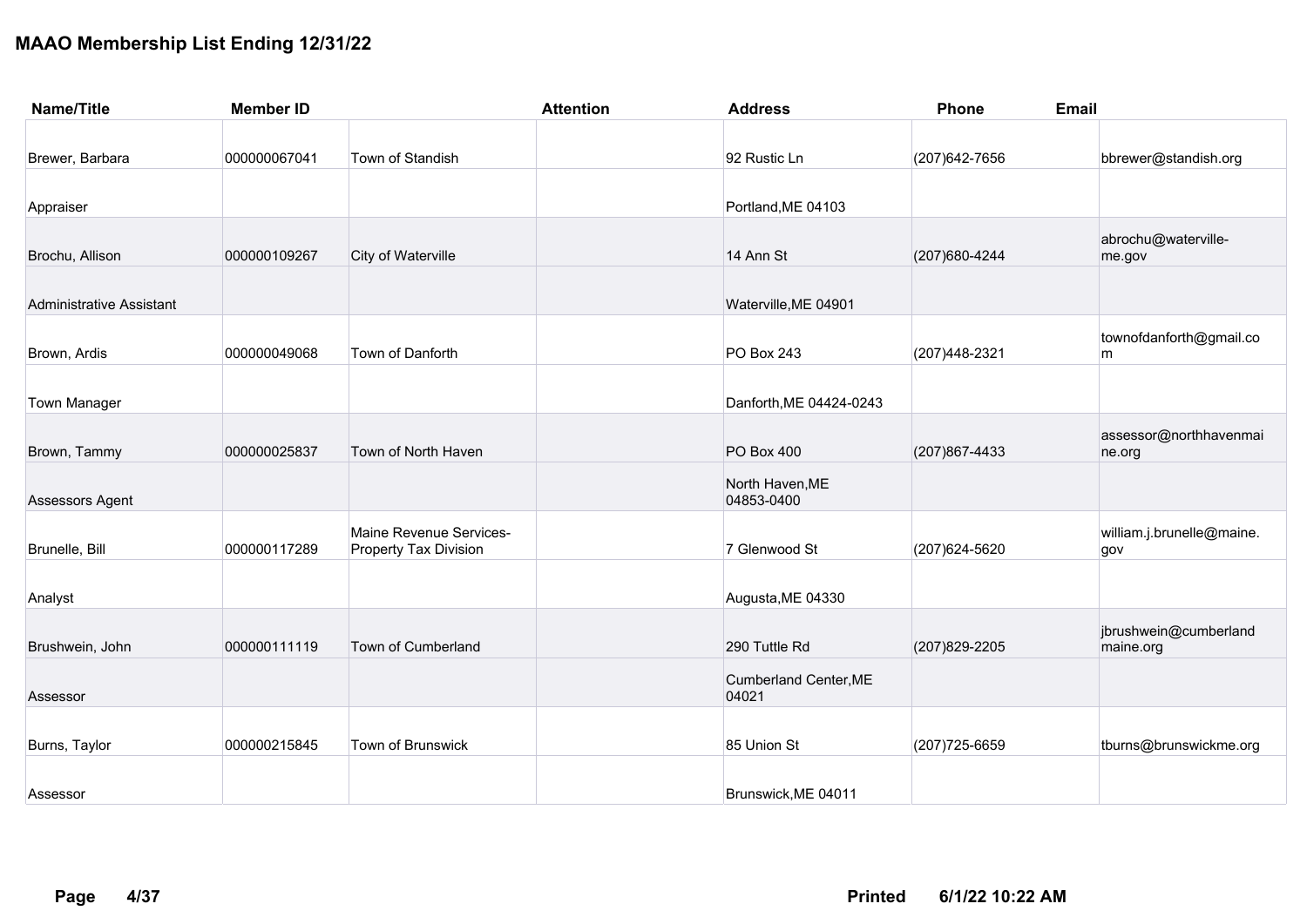| <b>Name/Title</b>                    | <b>Member ID</b> |                    | <b>Attention</b>     | <b>Address</b>                 | <b>Phone</b>     | Email                             |
|--------------------------------------|------------------|--------------------|----------------------|--------------------------------|------------------|-----------------------------------|
|                                      |                  |                    |                      |                                |                  |                                   |
| Buxton, Town of                      | 000000011692     |                    | Ms Elizabeth A Pratt | 185 Portland Rd                | (207) 929-5191   | kdyer@buxton.me.us                |
| <b>Tax Collector</b>                 |                  |                    |                      | Buxton, ME 04093-6532          |                  |                                   |
| Caldwell, Avery                      | 000000214670     | Town of Hampden    |                      | 150 Emerson Mill Rd            | (207) 862-3034   | avery.caldwell@me.com             |
| <b>Board of Assessment</b><br>Review |                  |                    |                      | Hampden, ME 04444              |                  |                                   |
| Caldwell, Mark                       | 000000002696     |                    |                      | 115 Orchard St                 |                  | macaldwell@gmail.com              |
|                                      |                  |                    |                      | Farmington, ME 04938           |                  |                                   |
| Carlson, Laurie                      | 000000167213     | City of Portland   |                      | 389 Congress St                | (207) 874-8756   | lac@portlandmaine.gov             |
| Personal Property<br>Appraiser       |                  |                    |                      | Portland, ME 04101-3503        |                  |                                   |
| Castonguay, Paul                     | 000000014735     | City of Waterville |                      | One Common St                  | (207) 680-4220   | pcastonguay@waterville-<br>me.gov |
| Assessor                             |                  |                    |                      | Waterville, ME 04901-6699      |                  |                                   |
| Cavender, Clyde                      | 000000048599     | Town of Bowdoin    |                      | <b>PO Box 124</b>              | (207) 353-6949   | assessor@bowdoinme.co<br>m        |
| Secretary to Selectboard             |                  |                    |                      | Lisbon Falls, ME<br>04252-0124 |                  |                                   |
| Clark, Cheryl                        | 000000010254     | Town of Easton     |                      | <b>PO Box 127</b>              | $(207)$ 488-6652 | townclerk@eastonme.com            |
| Clerk                                |                  |                    |                      | Easton, ME 04740-0127          |                  |                                   |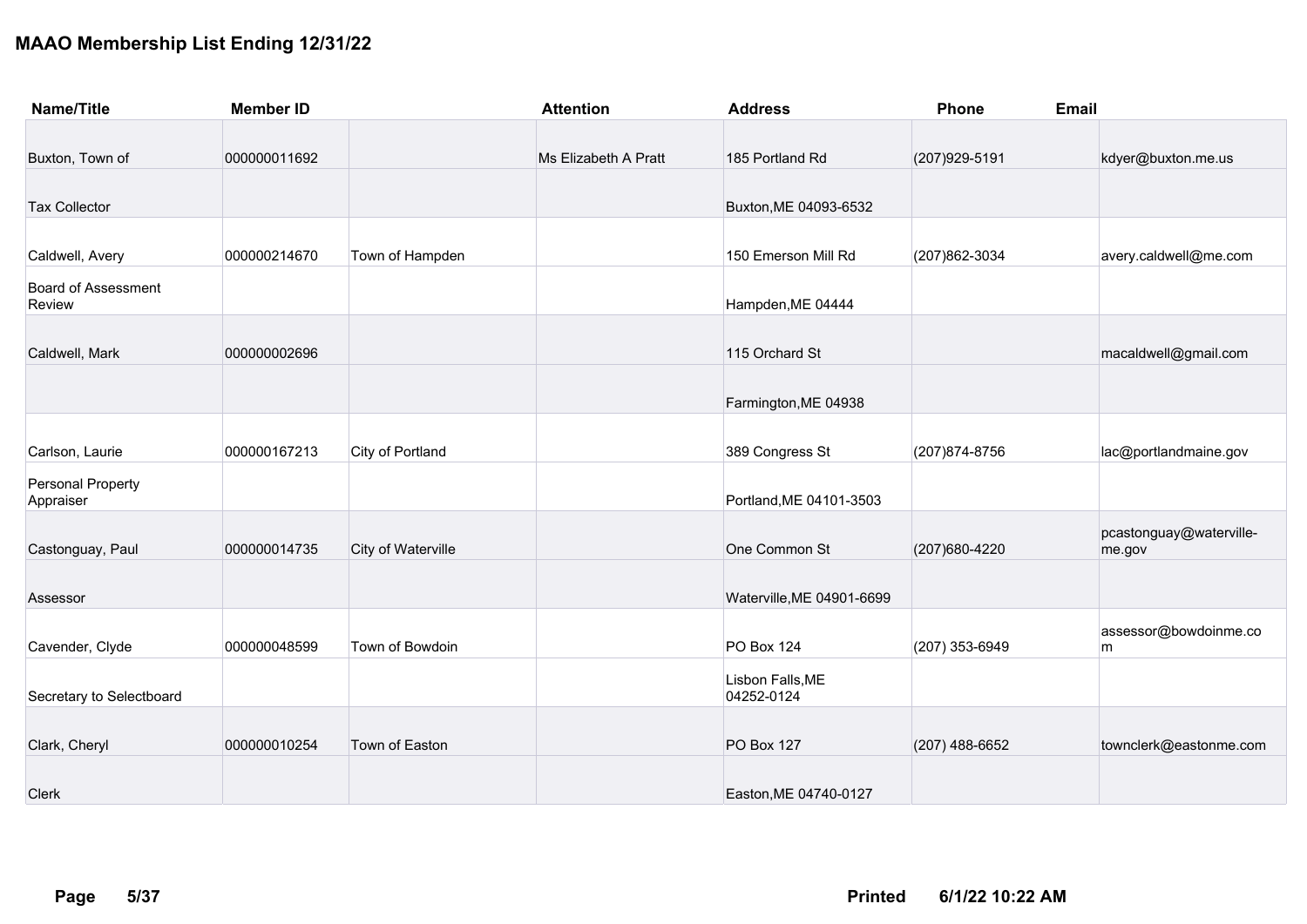| <b>Name/Title</b>         | <b>Member ID</b> |                               | <b>Attention</b> | <b>Address</b>                   | Phone          | <b>Email</b>                         |
|---------------------------|------------------|-------------------------------|------------------|----------------------------------|----------------|--------------------------------------|
| Clark, Harriet            | 000000101229     | Town of Searsport             |                  | PO Box 499                       | (207) 548-6372 | searsportclerk@roadrunn<br>er.com    |
| Clerk                     |                  |                               |                  | Searsport, ME 04974-0499         |                |                                      |
| Cloutier, Nicholas        | 000000215875     | Town of Scarborough           |                  | 148 Holmes Rd                    | (207) 730-4061 | ncloutier@scarboroughma<br>ine.org   |
| Assessor                  |                  |                               |                  | Scarborough, ME 04074            |                |                                      |
| Cobbett, Nanette          | 000000088660     | <b>City of South Portland</b> |                  | PO Box 9422                      | (207) 767-3201 | ncobbett@southportland.o<br>rg       |
| <b>Assistant Assessor</b> |                  |                               |                  | South Portland, ME<br>04116-9422 |                |                                      |
| Collins, Peggy            | 000000079142     | City of Bangor                |                  | 73 Harlow St                     | (207) 992-4200 | peggy.collins@bangormai<br>ne.gov    |
| Appraisal Technician      |                  |                               |                  | Bangor, ME 04401                 |                |                                      |
| Coulombe, Angela          | 000000091845     | Town of Fort Kent             |                  | 416 West Main St                 | (207) 834-3090 | angela.coulombe@fortken<br>t.org     |
| Clerk                     |                  |                               |                  | Fort Kent, ME 04743              |                |                                      |
| Cousins, Lewis            | 000000055891     | City of Presque Isle          |                  | 12 Second St                     | (207) 760-2714 | lcousins@presqueisleme.<br><b>us</b> |
| <b>Assessor Certified</b> |                  |                               |                  | Presque Isle, ME 04769           |                |                                      |
| Cray, Deanne              | 000000121821     | City of Biddeford             |                  | PO Box 586                       | (207) 284-9003 | deanne.cray@biddefordm<br>aine.org   |
| <b>Deputy Assessor</b>    |                  |                               |                  | Biddeford, ME 04005-0586         |                |                                      |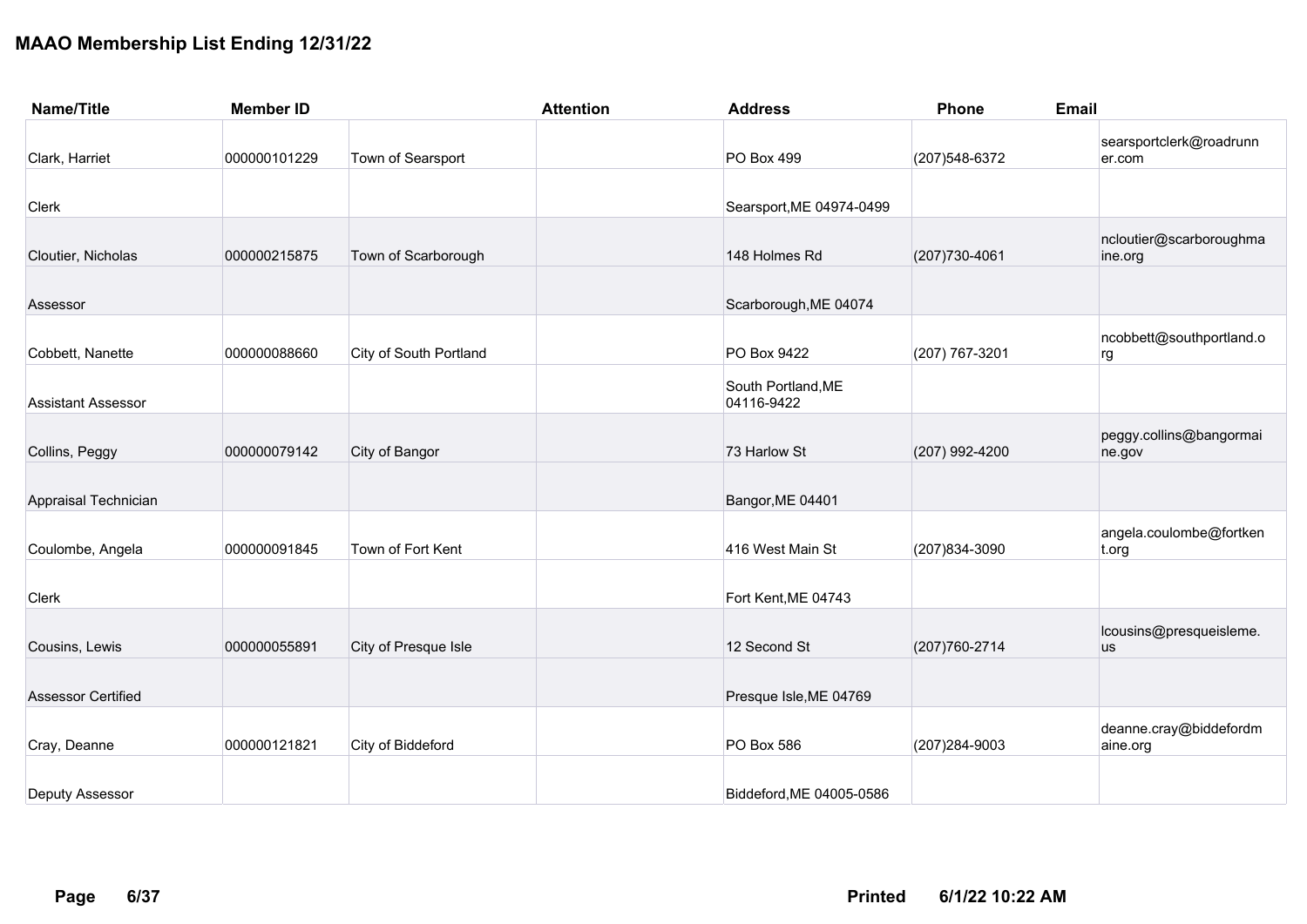| <b>Name/Title</b>                              | <b>Member ID</b> |                                       | <b>Attention</b> | <b>Address</b>                | Phone            | <b>Email</b>                      |  |
|------------------------------------------------|------------------|---------------------------------------|------------------|-------------------------------|------------------|-----------------------------------|--|
| Cromwell, Julie                                | 000000085667     | <b>Cromwell Coastal</b><br>Properties |                  | 44 Colby Dr                   | (207) 882-9100   | jcromwell@cromwellprop.<br>com    |  |
| <b>CMA</b>                                     |                  |                                       |                  | Woolwich, ME 04579            |                  |                                   |  |
| <b>Cumberland County</b><br>Regional Assessing | 000000117376     |                                       |                  | 25 Pearl St                   | (207) 699-2475   | assessor@cumberlandco<br>unty.org |  |
|                                                |                  |                                       |                  | Portland, ME 04101            |                  |                                   |  |
| Cummings, Brenda                               | 000000047310     | City of Bath                          |                  | 55 Front St                   | (207) 443-8336   | bcummings@cityofbath.co<br>m      |  |
| Assessor                                       |                  |                                       |                  | Bath, ME 04530-2588           |                  |                                   |  |
| Cyr, David                                     | 000000115046     | Town of Frenchville                   |                  | PO Box 97                     | (207) 543-7301   | townmanager@frenchville<br>.org   |  |
| <b>Town Manager</b>                            |                  |                                       |                  | Frenchville, ME<br>04745-0097 |                  |                                   |  |
| Daggett, Sally                                 | 000000009078     | Jensen Baird Gardner &<br>Henry       |                  | PO Box 4510 DTS               | (207) 775-7271   | sdaggett@jensenbaird.co<br>m      |  |
| <b>Municipal Attorney</b>                      |                  |                                       |                  | Portland, ME 04112-4510       |                  |                                   |  |
| Daigle, Gerald                                 | 000000059010     |                                       |                  | 90 Crestview Dr               |                  | gdaigle1@maine.rr.com             |  |
| <b>Assessors Consultant</b>                    |                  |                                       |                  | Portland, ME 04103-2279       |                  |                                   |  |
| Day, Terry                                     | 000000006382     | Town of Hiram                         | Ms Terry L Day   | 16 Nasons Way                 | $(207)$ 625-4663 | tday@townofhiram.org              |  |
| Assistant to Selectmen/<br>Assessors           |                  |                                       |                  | Hiram, ME 04041               |                  |                                   |  |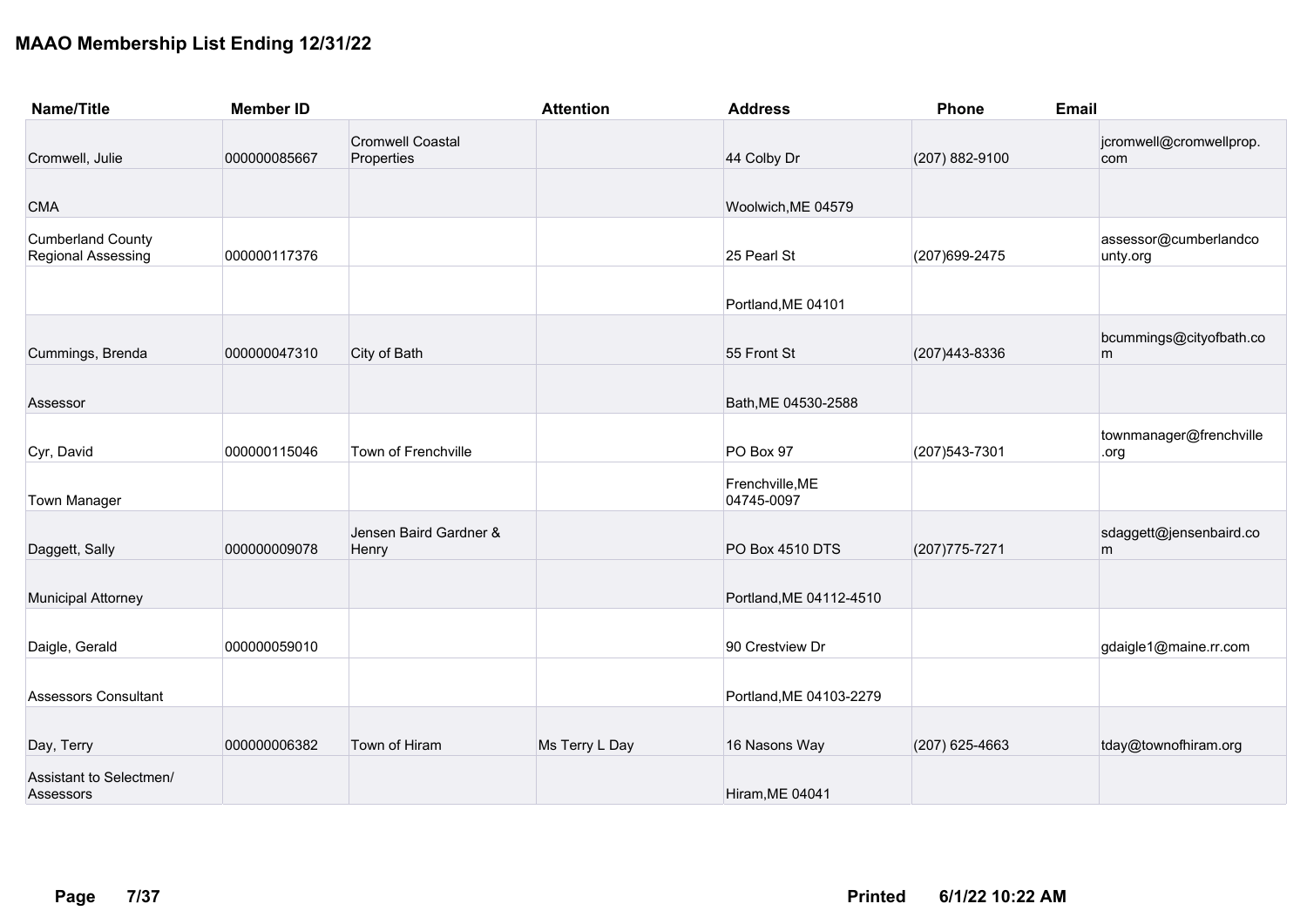| <b>Name/Title</b>    | <b>Member ID</b> |                                 | <b>Attention</b> | <b>Address</b>                 | Phone          | <b>Email</b>                               |
|----------------------|------------------|---------------------------------|------------------|--------------------------------|----------------|--------------------------------------------|
| Desjardins, Nicholas | 000000086692     | City of Biddeford               |                  | PO Box 586                     | (207) 284-9003 | nicholas.desjardins@bidd<br>efordmaine.org |
| Assessor             |                  |                                 |                  | Biddeford, ME 04005-0586       |                |                                            |
| Dickey, Herbert      | 000000031769     | <b>Dickey Appraisal Service</b> |                  | 37 Homsted Lane                | (207) 848-2625 | dickeyh46@gmail.com                        |
|                      |                  |                                 |                  | Hermon, ME 04401               |                |                                            |
| DiDonato, Bill       | 000000037153     | Town of Old Orchard<br>Beach    |                  | 1 Portland Ave                 | (207) 934-5714 | wdidonato@oobmaine.co<br>m                 |
| Deputy Assessor      |                  |                                 |                  | Old Orchard Beach, ME<br>04064 |                |                                            |
| Dow, Warren          | 000000095408     |                                 |                  | 325 Main St Box 125            | (207) 838-8661 |                                            |
|                      |                  |                                 |                  | Waterville, ME 04901           |                |                                            |
| Drew, Philip         | 000000049232     | City of Bangor                  |                  | 73 Harlow St                   | (207) 992-4211 | phil.drew@bangormaine.g<br>ov              |
| Assessor             |                  |                                 |                  | Bangor, ME 04401               |                |                                            |
| Duff, Theresa        | 000000080967     | Town of Houlton                 |                  | 21 Water St                    | (207) 521-5934 | tax.assessor@houlton-<br>maine.com         |
| Assessor             |                  |                                 |                  | Houlton, ME 04730-2020         |                |                                            |
| Dunn, Amy            | 000000199187     | Town of Penobscot               |                  | <b>PO Box 227</b>              | (207) 326-4364 | dunndeskservices@gmail.<br>com             |
| Assessors Agent      |                  |                                 |                  | Orland, ME 04472-0227          |                |                                            |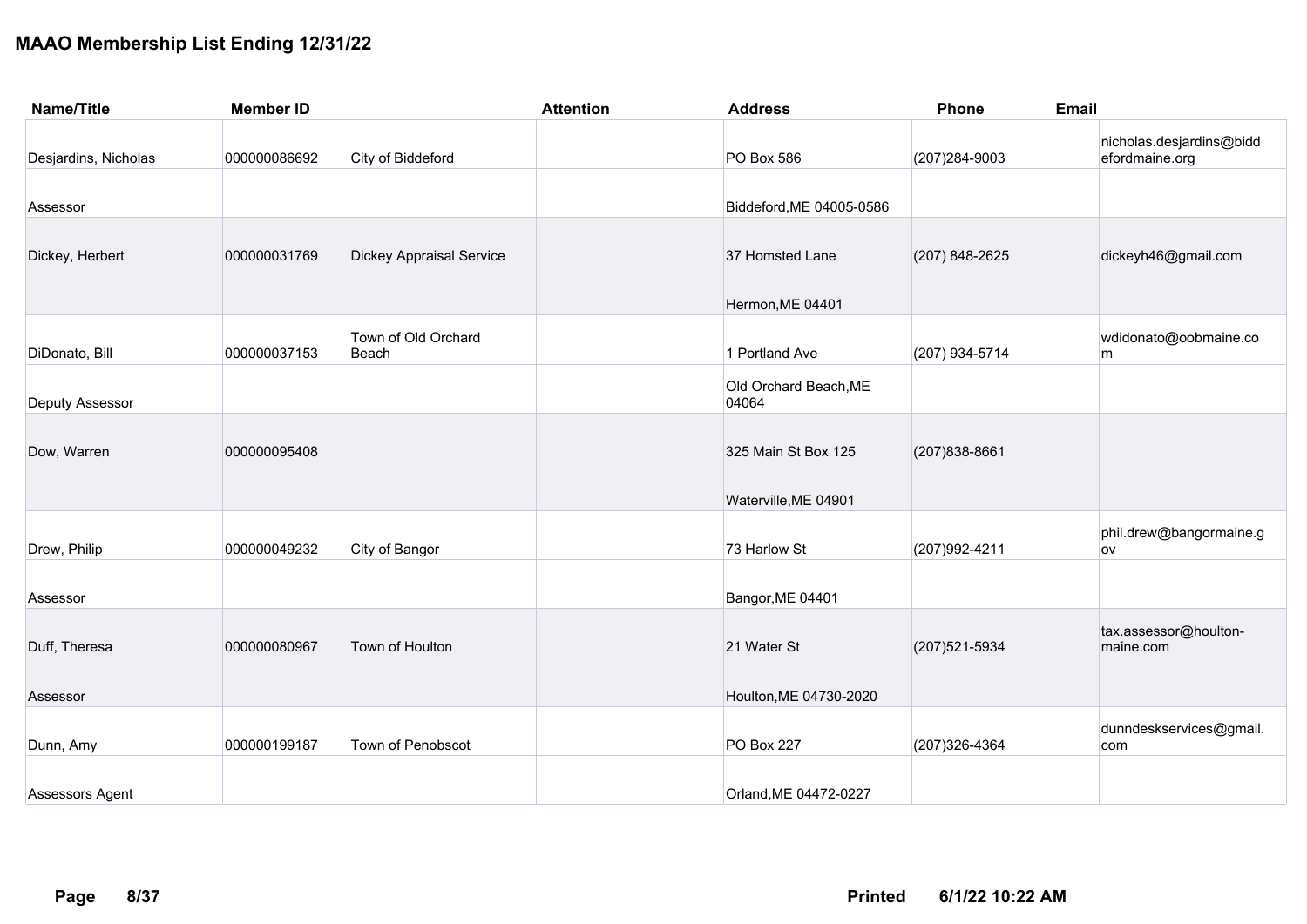| <b>Name/Title</b>               | <b>Member ID</b> |                                              | <b>Attention</b> | <b>Address</b>           | Phone          | Email                           |
|---------------------------------|------------------|----------------------------------------------|------------------|--------------------------|----------------|---------------------------------|
| Dunton, Richard                 | 000000241618     | Maine Assessment &<br>Appraisal Services Inc |                  | 204 Somerset Ave         | (207) 234-2822 | richard@maineassessme<br>nt.com |
| <b>CMA</b>                      |                  |                                              |                  | Pittsfield, ME 04967     |                |                                 |
| Durgin, Louis                   | 000000050189     | Dover-Foxcroft Water<br><b>District</b>      |                  | 24 Forest St             | (207) 564-2310 | Idmosaic52@gmail.com            |
| <b>CMA</b>                      |                  |                                              |                  | Dover Foxcroft, ME 04426 |                |                                 |
| Embden, Town of                 | 000000008521     |                                              |                  | 809 Embden Pond Rd       | (207) 566-5551 | embden-<br>clerk@embden.org     |
|                                 |                  |                                              |                  | Embden, ME 04958-3521    |                |                                 |
| Emery-Burns, Leisa              | 000000054889     | Town of Skowhegan                            |                  | 225 Water St             | (207) 474-6903 | lemery@skowhegan.org            |
| <b>Assistant Assessor</b>       |                  |                                              |                  | Skowhegan, ME 04976      |                |                                 |
| Falvey, Michael                 | 000000112418     | Town of Glenburn                             |                  | 1650 Stillwater Ave      | (207) 478-9300 | ceo@glenburn.net                |
| <b>Code Enforcement Officer</b> |                  |                                              |                  | Bangor, ME 04401         |                |                                 |
| Faucher, Ashley                 | 000000121332     | City of Lewiston                             |                  | 27 Pine St               | (207) 513-3122 | afaucher@lewistonmaine.<br>gov  |
| Appraiser                       |                  |                                              |                  | Lewiston, ME 04240-7204  |                |                                 |
| Fleury, Audra                   | 000000055132     | Town of Winslow                              |                  | 114 Benton Ave           | (207) 872-2776 | afleury@winslow-me.gov          |
| <b>Assistant Assessor</b>       |                  |                                              |                  | Winslow, ME 04901-6898   |                |                                 |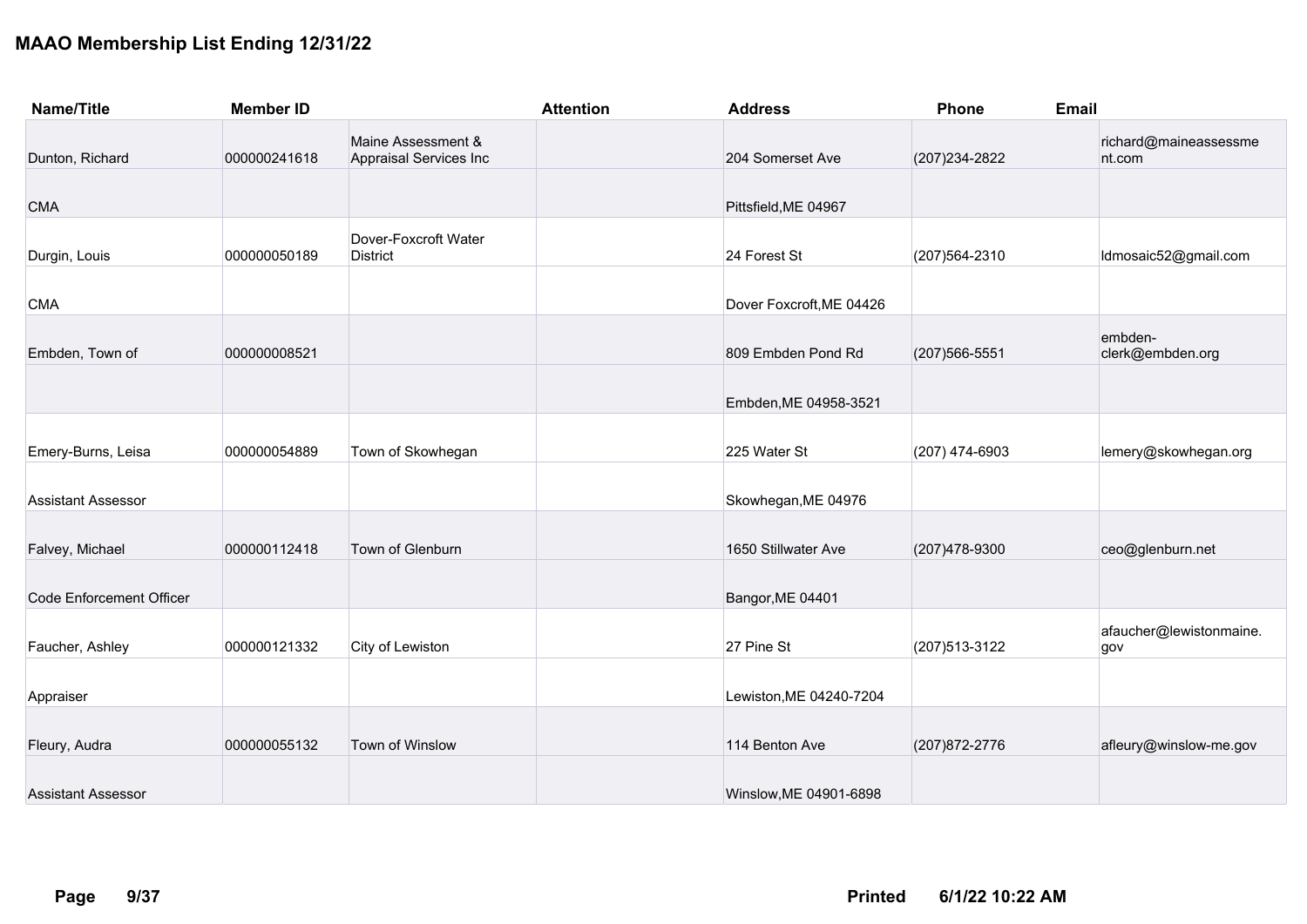| <b>Name/Title</b>                       | <b>Member ID</b> |                         | <b>Attention</b>    | <b>Address</b>               | Phone          | <b>Email</b>                    |
|-----------------------------------------|------------------|-------------------------|---------------------|------------------------------|----------------|---------------------------------|
|                                         |                  |                         |                     |                              |                |                                 |
| Foley, Marybeth                         | 000000212884     | Town of Orient          |                     | 110 Sunset Park Rd           | (207) 448-7729 | mbfoley@pwless.net              |
| Assessors Agent                         |                  |                         |                     | Orient, ME 04471             |                |                                 |
| Fortier, Karen                          | 000000166602     | Municipal Resources Inc |                     | 116 Buxton Rd                | (207) 590-6930 | kfortier@mrigov.com             |
| <b>Assessor Certified</b>               |                  |                         |                     | Saco, ME 04072               |                |                                 |
| Fournier, Sandra                        | 000000111127     | Town of Mapleton        | <b>Town Manager</b> | PO Box 500                   | (207) 764-3754 | townmanager@mapleton.<br>me     |
| <b>Town Manager</b>                     |                  |                         |                     | Mapleton, ME 04757-0500      |                |                                 |
| Fowler, Dana                            | 000000001423     | City of Presque Isle    |                     | 132 Fowler Rd                | (207) 760-2707 | dfowler@presqueisleme.u<br>s    |
| Public Services Director/<br><b>CMA</b> |                  |                         |                     | Woodland, ME 04736           |                |                                 |
| French, Maria                           | 000000117095     |                         |                     | 51 Commerce Dr Ste 10        | (207) 624-5602 |                                 |
|                                         |                  |                         |                     | Augusta, ME 04330-7887       |                |                                 |
| Friendship, Town of                     | 000000002019     |                         | Mr Victor Motyka    | PO Box 207                   | (207) 832-7644 | friendshipto@roadrunner.<br>com |
| Assessor                                |                  |                         |                     | Friendship, ME<br>04547-0207 |                |                                 |
| Gardner, Larry                          | 000000022774     | City of Ellsworth       |                     | One City Hall Plaza          | (207) 667-8674 | lgardner@ellsworthmaine.<br>gov |
| Assessor                                |                  |                         |                     | Ellsworth, ME 04605          |                |                                 |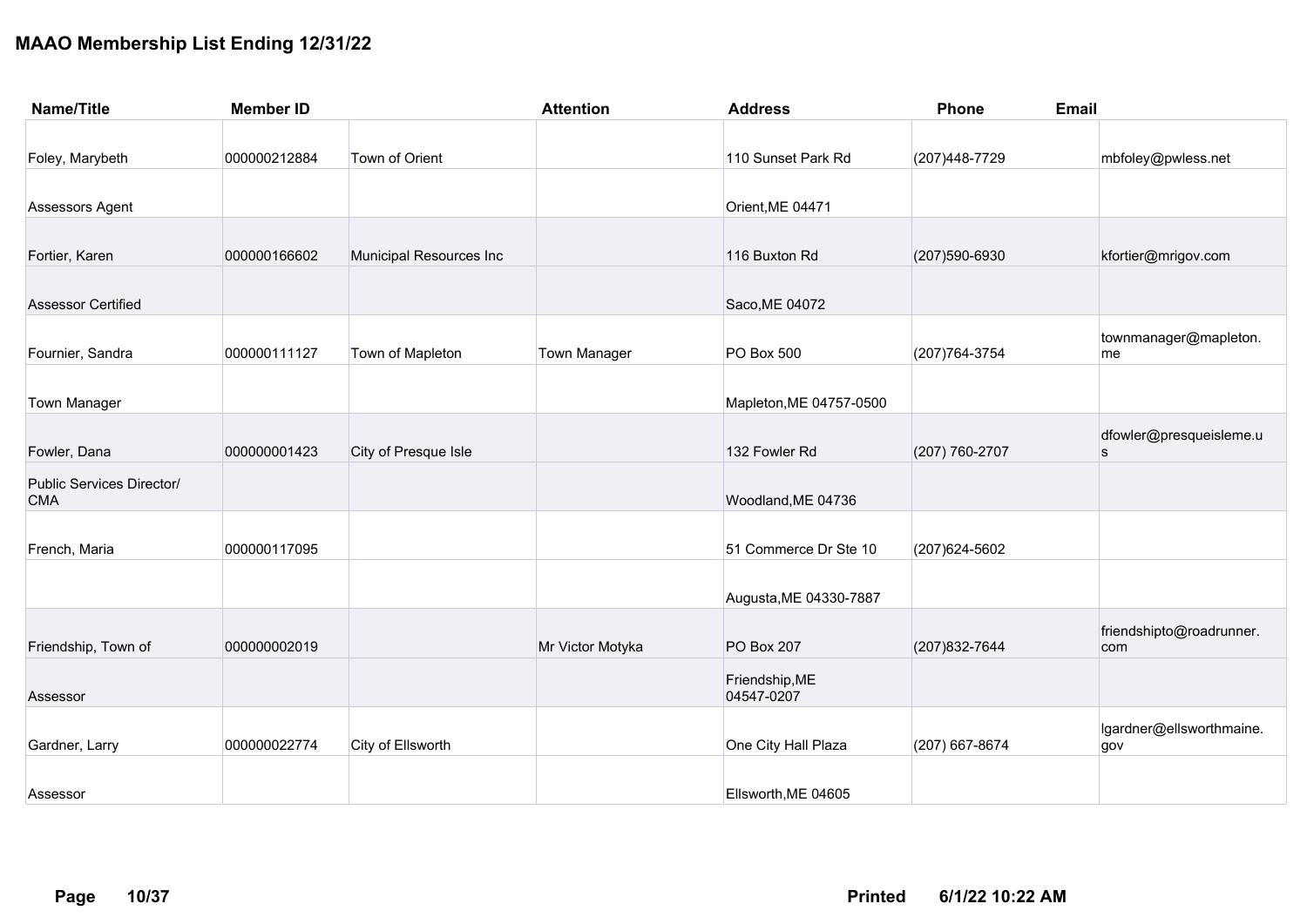| <b>Name/Title</b>                  | <b>Member ID</b> |                                        | <b>Attention</b> | <b>Address</b>                  | Phone                   | <b>Email</b>                     |
|------------------------------------|------------------|----------------------------------------|------------------|---------------------------------|-------------------------|----------------------------------|
| Gatcomb, Lisa                      | 000000241860     | Aroostook Regional<br>Assessing Office |                  | PO Box 74                       | (207) 760-2714          | lisa.gatcomb@gmail.com           |
| Assessor                           |                  |                                        |                  | Eagle Lake, ME<br>04739-0074    |                         |                                  |
| Geaumont, Jeff                     | 000000054867     | City of Sanford                        |                  | 919 Main St                     | (207) 324-9115          | jrgeaumont@sanfordmain<br>e.org  |
| Deputy Assessor                    |                  |                                        |                  | Sanford, ME 04073               |                         |                                  |
| Geronda, Linnell                   | 000000047315     | Town of Rumford                        |                  | 145 Congress St                 | (207) 364-2042 EXT 217  | lgeronda@rumfordme.org           |
| Assessors Agent                    |                  |                                        |                  | Rumford, ME 04276-2031          |                         |                                  |
| Gilliam, Werner                    | 000000058493     | Town of Kennebunkport                  |                  | PO Box 566                      | (207) 967-1604          | wgilliam@kennebunkport<br>me.gov |
| Director Planning &<br>Development |                  |                                        |                  | Kennebunkport, ME<br>04046-0566 |                         |                                  |
| Gingras, Robert                    | 000000059014     | Parker Appraisal Co                    |                  | PO Box 6104                     | (207) 878-2233          | agbg@aol.com                     |
| Appraiser                          |                  |                                        |                  | Falmouth, ME 04105-6104         |                         |                                  |
| Given, Pamela                      | 000000080311     | Town of Old Orchard<br>Beach           |                  | 77 Hillside Ave                 | (207) 934-5614 EXT 1514 | pgiven@oobmaine.com              |
| <b>Assistant Assessor</b>          |                  |                                        |                  | Falmouth, ME 04105              |                         |                                  |
| Gonska, Laurie                     | 000000124890     | Town of Lyman                          |                  | 11 South Waterboro Rd           | (207) 247-0645          | assessor@lyman-me.gov            |
| <b>Assistant Assessor</b>          |                  |                                        |                  | Lyman, ME 04002                 |                         |                                  |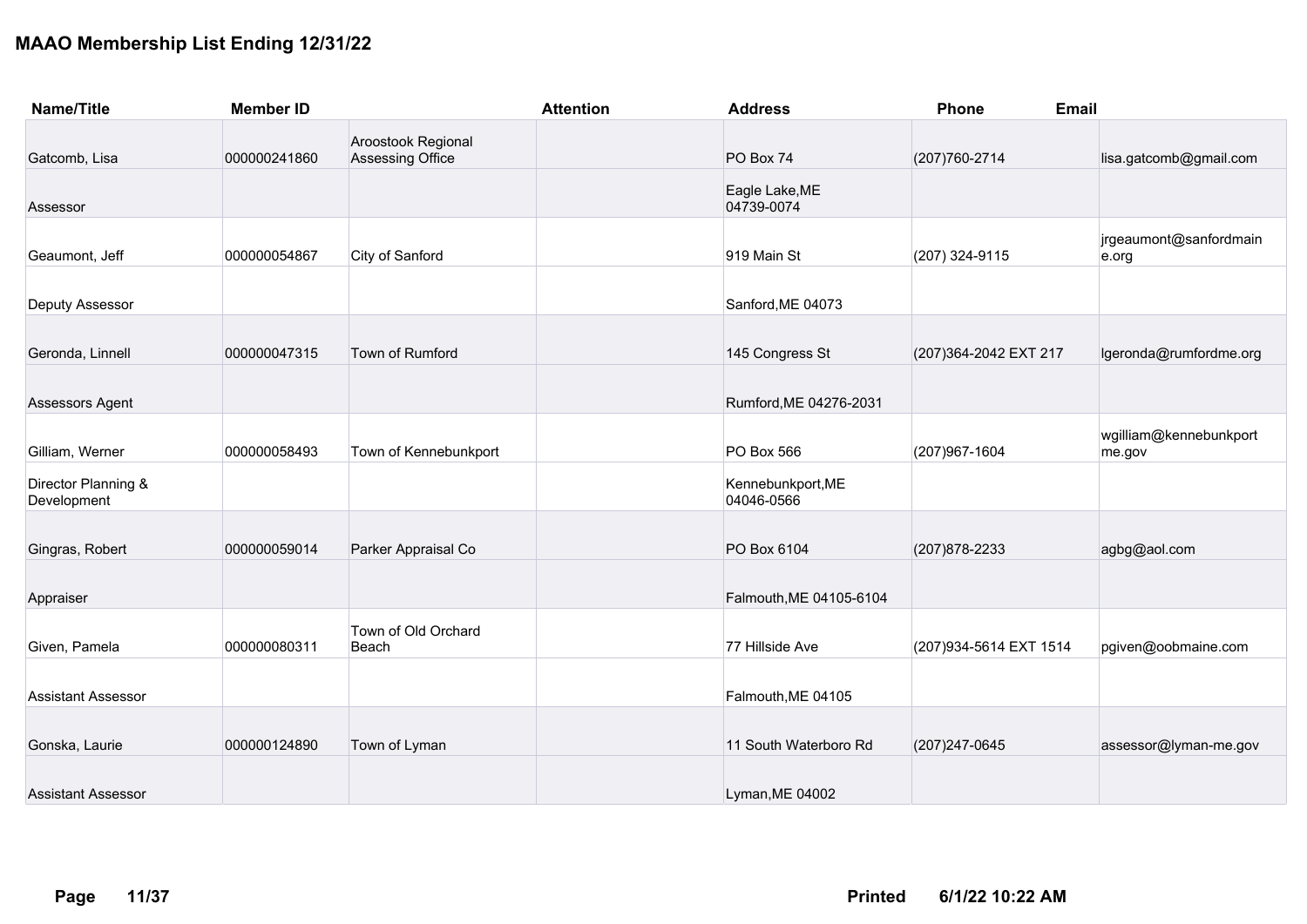| <b>Name/Title</b>                   | <b>Member ID</b> |                                                         | <b>Attention</b> | <b>Address</b>                 | Phone<br><b>Email</b>   |                                |
|-------------------------------------|------------------|---------------------------------------------------------|------------------|--------------------------------|-------------------------|--------------------------------|
| Gould, Travis                       | 000000237317     | Town of Dexter                                          |                  | 23 Main St                     | (207) 924-3241          | assessor@dextermaine.or<br>g   |
| Assessor                            |                  |                                                         |                  | Dexter, ME 04930               |                         |                                |
| Gove, Alan                          | 000000001606     | <b>Tax Assessment Services</b>                          |                  | 1049 East Madison Rd           | $(207)$ 474-8866        | agove@dover-foxcroft.org       |
| Assessor                            |                  |                                                         |                  | Madison, ME 04950              |                         |                                |
| Gove, Brenda                        | 000000092742     | Town of Cooper                                          |                  | 154 N Union Rd                 | (207) 214-1351          | bgoveassessor@gmail.co<br>m    |
| Assessor                            |                  |                                                         |                  | Cooper, ME 04657-3017          |                         |                                |
| Greaton Blanchette, Lisa            | 000000119899     | Maine Revenue Services-<br><b>Property Tax Division</b> |                  | <b>PO Box 752</b>              | (207) 624-9982          | lisa.greaton@maine.gov         |
| <b>Deputy Director</b>              |                  |                                                         |                  | Augusta, ME 04332-0752         |                         |                                |
| Greene, George                      | 000000042718     | Town of Old Orchard<br>Beach                            |                  | 1 Portland Ave                 | (207) 934-5714 EXT 1535 | ggreene@oobmaine.com           |
| Assessor                            |                  |                                                         |                  | Old Orchard Beach, ME<br>04064 |                         |                                |
| Gregory, Anne                       | 000000000721     |                                                         |                  | 72 Gail Lane                   |                         | anne.jay.gregory@gmail.c<br>om |
|                                     |                  |                                                         |                  | Yarmouth, ME 04096             |                         |                                |
| Grenier, Sandra                     | 000000112921     | Maine Revenue Services-<br><b>Property Tax Division</b> |                  | 409 Windsor Neck Rd            | (207) 624-9823          | sandra.grenier@maine.go<br>V   |
| <b>Principal Property Appraiser</b> |                  |                                                         |                  | Windsor, ME 04363              |                         |                                |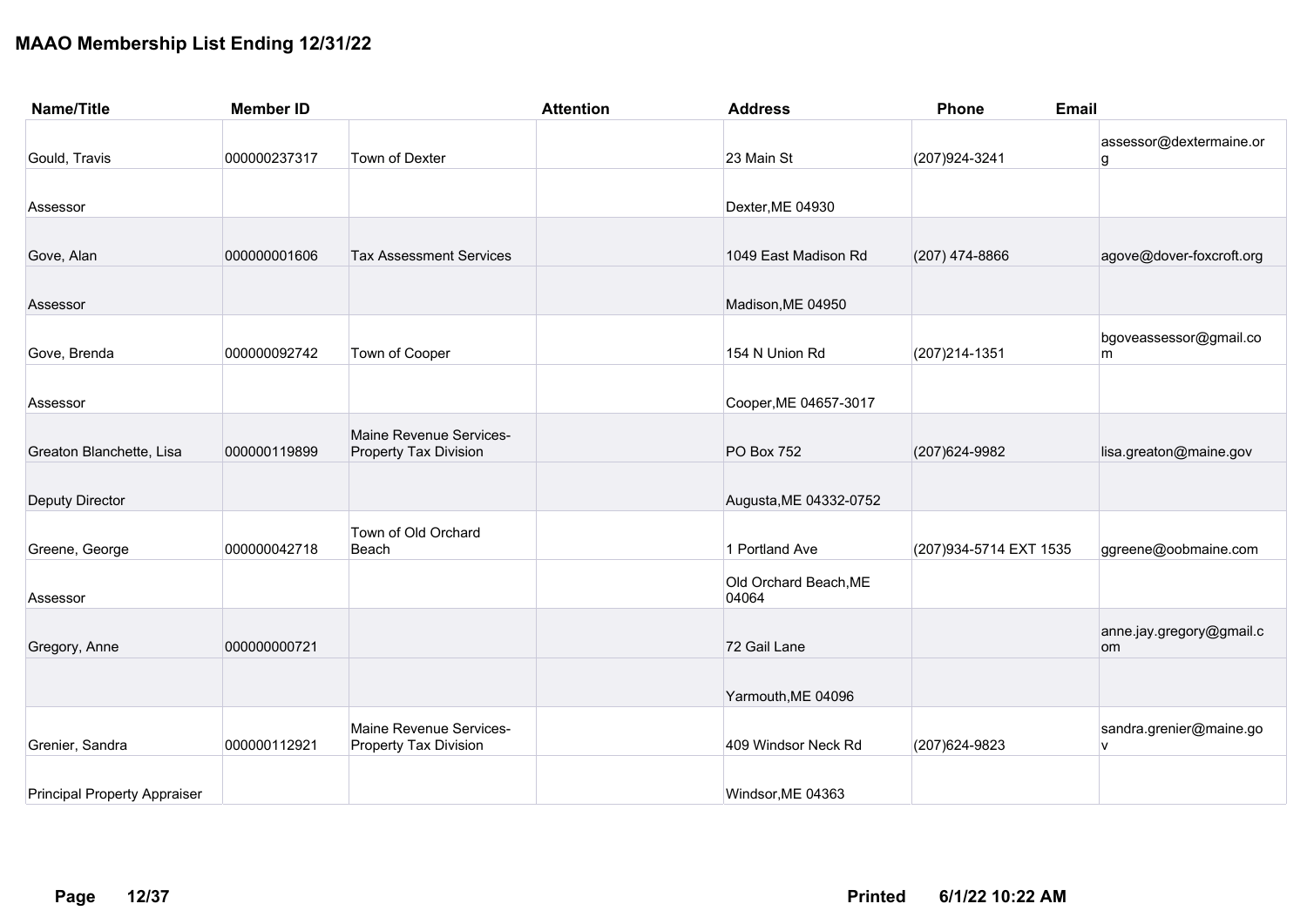| <b>Name/Title</b>         | <b>Member ID</b> |                    | <b>Attention</b>          | <b>Address</b>          | <b>Phone</b>         | Email                                      |
|---------------------------|------------------|--------------------|---------------------------|-------------------------|----------------------|--------------------------------------------|
|                           |                  |                    |                           |                         |                      |                                            |
| Grotton, Kelly            | 000000043802     | Town of China      |                           | 571 Lakeview Dr         | (207) 445-2014 EXT 6 | kelly@chinamaine.org                       |
| Assist to Assessing Agent |                  |                    |                           | China, ME 04358         |                      |                                            |
| Grube, Joseph             | 000000000934     |                    |                           | 74 Brooks Ave           |                      |                                            |
| Retired                   |                  |                    |                           | Lewiston, ME 04240      |                      |                                            |
| Guy, J Douglas            | 000000017603     | Town of Marshfield |                           | 467 Court St            | (207) 263-6824       | dougguy@myfairpoint.net                    |
| <b>Chair Assessors</b>    |                  |                    |                           | Machias, ME 04654-9703  |                      |                                            |
| Haley, Katie              | 000000089944     | Town of Fryeburg   |                           | 16 Lovewell Pond Rd     | (207) 935-2805       | townmanager@fryeburgm<br>aine.org          |
| <b>Town Manager</b>       |                  |                    |                           | Fryeburg, ME 04037-1414 |                      |                                            |
| Hall, Wanda               | 000000107257     | Town of Upton      |                           | 1274 East B Hill        | (207) 533-2131       | whall1474@gmail.com                        |
| Assessors Board Member    |                  |                    |                           | Upton, ME 04261         |                      |                                            |
| Hamlin Associates         | 000000032250     |                    |                           | 625 State Hwy 150       | (207) 876-3300       | emorin2009@gmail.com                       |
| Assessors Agent           |                  |                    |                           | Parkman, ME 04443       |                      |                                            |
| Hancock, Town of          | 000000000171     |                    | <b>Board of Assessors</b> | PO Box 68               | (207) 422-3393       | hancocktownclerk@hanco<br>cktownoffice.com |
|                           |                  |                    |                           | Hancock, ME 04640-0068  |                      |                                            |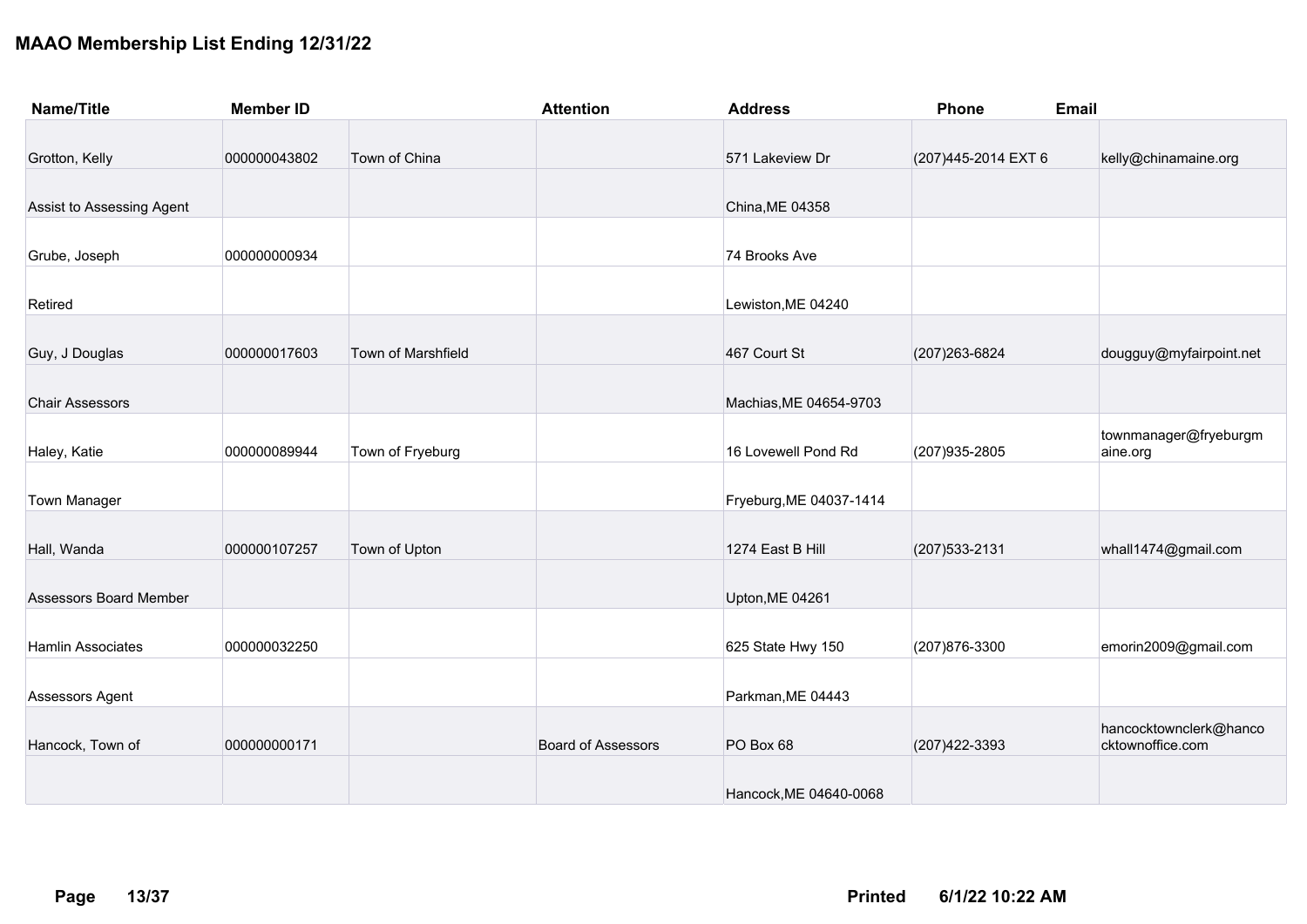| <b>Name/Title</b>                   | <b>Member ID</b> |                                                         | <b>Attention</b> | <b>Address</b>         | Phone<br><b>Email</b>   |                                  |
|-------------------------------------|------------------|---------------------------------------------------------|------------------|------------------------|-------------------------|----------------------------------|
| Hays, Donna                         | 000000050415     | Maine Equalization<br>Consultants                       |                  | 60 Richardson St       | (207) 751-3501          | dhays57@msn.com                  |
| Assessors Agent                     |                  |                                                         |                  | Bath, ME 04530         |                         |                                  |
| Healey, William                     | 000000109587     | City of Lewiston                                        |                  | 1 Ridge Rd             | (207) 513-3122 EXT 3206 | bhealey@lewistonmaine.g<br>ov    |
| Assessor                            |                  |                                                         |                  | Lewiston, ME 04240     |                         |                                  |
| Hennessey, Justin                   | 000000068369     | Town of Topsham                                         |                  | 100 Main St            | (207) 725-1722          | jhennessey@topshammai<br>ne.com  |
| Assessor                            |                  |                                                         |                  | Topsham, ME 04086      |                         |                                  |
| Hennessey, Meagan                   | 000000122438     | Maine Revenue Services-<br><b>Property Tax Division</b> |                  | 19 Montreal St Apt 8   | (207) 592-9039          | meagan.k.hennessey@m<br>aine.gov |
| <b>Principal Property Appraiser</b> |                  |                                                         |                  | Portland, ME 04101     |                         |                                  |
| Hennessey, Michael                  | 000000117484     | Town of Mount Vernon                                    |                  | PO Box 202             | (207) 443-4688          | michaelhennessey11@gm<br>ail.com |
| <b>Contract Assessors Agent</b>     |                  |                                                         |                  | Bath, ME 04530-0202    |                         |                                  |
| Hiram, Town of                      | 000000004436     |                                                         | Ms Terry L Day   | 16 Nasons Way          | (207) 625-4663          | mstacey@townofhiram.or<br>g      |
|                                     |                  |                                                         |                  | Hiram, ME 04041        |                         |                                  |
| Hodgdon, Joan                       | 000000041991     | Town of Windham                                         |                  | 8 School Rd            | (207) 892-1903 EXT 6513 | jehodgdon@windhammai<br>ne.us    |
| Appraiser                           |                  |                                                         |                  | Windham, ME 04062-4899 |                         |                                  |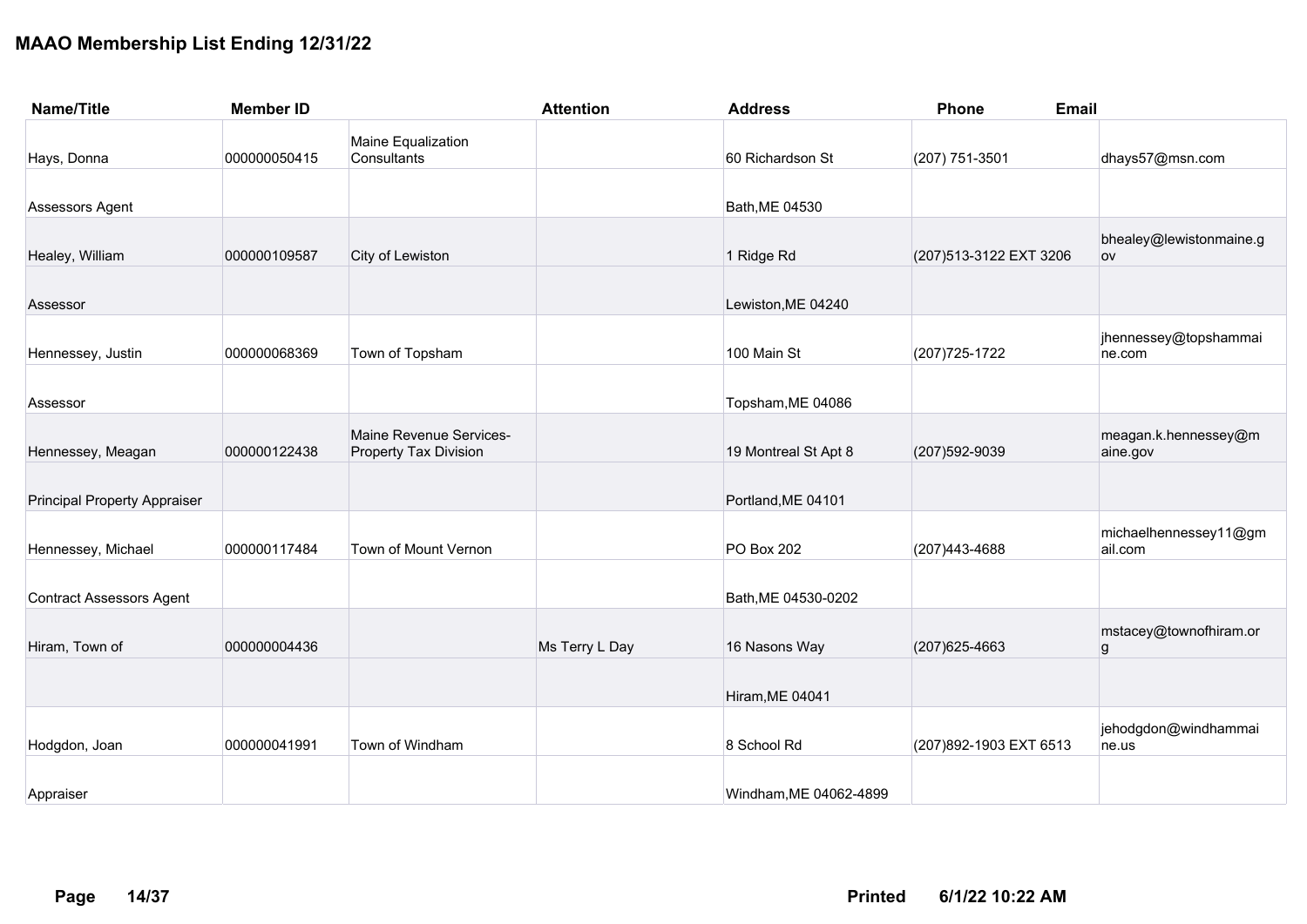| <b>Name/Title</b>             | <b>Member ID</b> |                      | <b>Attention</b> | <b>Address</b>               | Phone                | Email                           |
|-------------------------------|------------------|----------------------|------------------|------------------------------|----------------------|---------------------------------|
| Houlette, Sigrid              | 000000236988     | City of Presque Isle |                  | 755 Westmanland Rd           | (207) 760-2700       | sigrid_houlette@hotmail.c<br>om |
| <b>Assessors Board Member</b> |                  |                      |                  | Westmanland, ME 04783        |                      |                                 |
| Howlett, Katlyn               | 000000125010     | Town of Bucksport    |                  | PO Drawer X                  | (207) 469-7368       | khowlett@bucksportmaine<br>.gov |
| Assessor                      |                  |                      |                  | Bucksport, ME 04416          |                      |                                 |
| Hoy, Roger                    | 000000042104     |                      |                  | 23 Maple Rock Ln             | (207) 724-7475       | mhoy5@roadrunner.com            |
|                               |                  |                      |                  | West Gardiner, ME 04345      |                      |                                 |
| Huff, Christopher             | 000000118877     | City of Portland     |                  | 389 Congress St Rm 115       | (207) 874-8754       | chuff@portlandmaine.gov         |
| Assessor                      |                  |                      |                  | Portland, ME 04101-3503      |                      |                                 |
| Hunter, Mary Lynne            | 000000014673     | Town of Orrington    |                  | One Municipal Way            | (207) 825-3340 EXT 5 | assessor@orrington.org          |
| <b>Assistant Assessor</b>     |                  |                      |                  | Orrington, ME 04474          |                      |                                 |
| Irish, Shari                  | 000000021930     | Avangrid Management  |                  | 19 Hillside St               | (207) 592-7710       | sirish2164@gmail.com            |
|                               |                  |                      |                  | Fryeburg, ME 04037           |                      |                                 |
| Jordan, Charles               | 000000092022     | Town of Manchester   |                  | PO Box 18                    | (207) 622-1894       | assessor@manchesterme<br>.org   |
| Assessors Agent               |                  |                      |                  | Manchester, ME<br>04351-0018 |                      |                                 |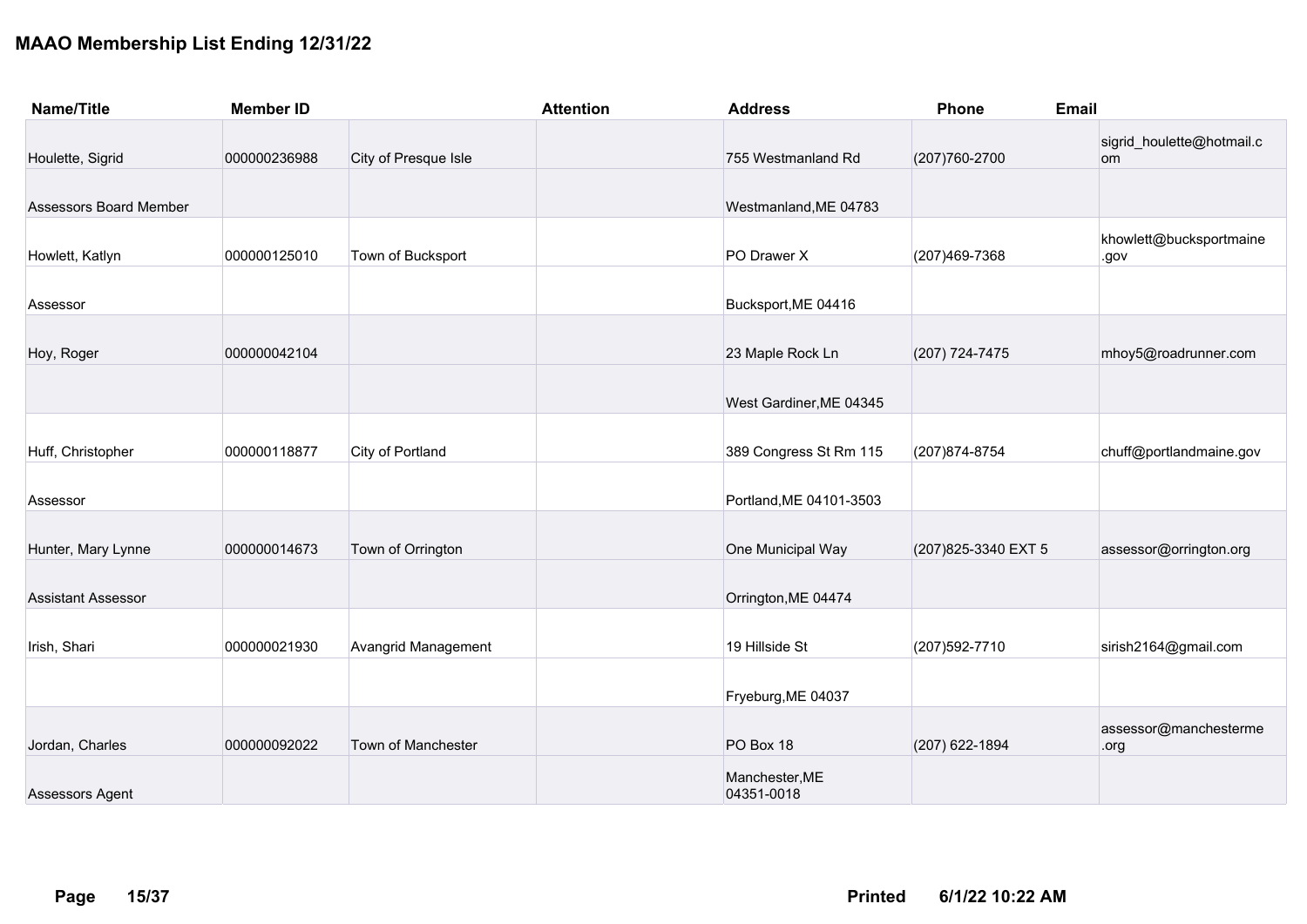| <b>Name/Title</b>           | <b>Member ID</b> |                          | <b>Attention</b> | <b>Address</b>           | Phone<br><b>Email</b> |                          |
|-----------------------------|------------------|--------------------------|------------------|--------------------------|-----------------------|--------------------------|
|                             |                  |                          |                  |                          |                       |                          |
| Kern, Kathleen              | 000000050756     | City of Saco             |                  | 300 Main St              | (207) 282-1611        | kkern@sacomaine.org      |
|                             |                  |                          |                  |                          |                       |                          |
| Deputy Assessor             |                  |                          |                  | Saco, ME 04072-1583      |                       |                          |
|                             |                  |                          |                  |                          |                       | kerns@cumberlandcounty   |
| Kerns, Bruce                | 000000022196     | <b>Cumberland County</b> |                  | 10 Shore Ave             | (207) 679-2475        | .org                     |
|                             |                  |                          |                  |                          |                       |                          |
| Deputy Assessor             |                  |                          |                  | Saco, ME 04072           |                       |                          |
|                             |                  |                          |                  |                          |                       |                          |
| Kerper, George              | 000000054086     | Town of Searsport        |                  | PO Box 499               | (207) 548-6372        | kb1nrh@aol.com           |
|                             |                  |                          |                  |                          |                       |                          |
| <b>Chair Planning Board</b> |                  |                          |                  | Searsport, ME 04974-0499 |                       |                          |
|                             |                  |                          |                  |                          |                       | robert_konczal@yahoo.co  |
| Konczal, Robert             | 000000024361     | Town of Freeport         |                  | 210 Beech Ridge Rd       | (207) 317-1988        | m                        |
|                             |                  |                          |                  |                          |                       |                          |
|                             |                  |                          |                  | Scarborough, ME 04074    |                       |                          |
|                             |                  |                          |                  |                          |                       | akriger@southportland.or |
| Kriger, Andrew              | 000000042431     | City of South Portland   |                  | PO Box 9422              | (207) 767-7668        | g                        |
|                             |                  |                          |                  | South Portland, ME       |                       |                          |
| Appraiser                   |                  |                          |                  | 04116-9422               |                       |                          |
|                             |                  |                          |                  |                          |                       | roxy.lafrance@augustama  |
| LaFrance, Roxy              | 000000081278     | City of Augusta          |                  | 16 Cony St               | (207) 626-2320        | ine.gov                  |
|                             |                  |                          |                  |                          |                       |                          |
| <b>Assistant Assessor</b>   |                  |                          |                  | Augusta, ME 04330        |                       |                          |
| Lambert, Keeley-Anne        | 000000079568     | Town of Wells            |                  | 208 Sanford Rd           | (207) 646-6081        | klambert@wellstown.org   |
|                             |                  |                          |                  |                          |                       |                          |
| Assessor                    |                  |                          |                  | Wells, ME 04090-5534     |                       |                          |
|                             |                  |                          |                  |                          |                       |                          |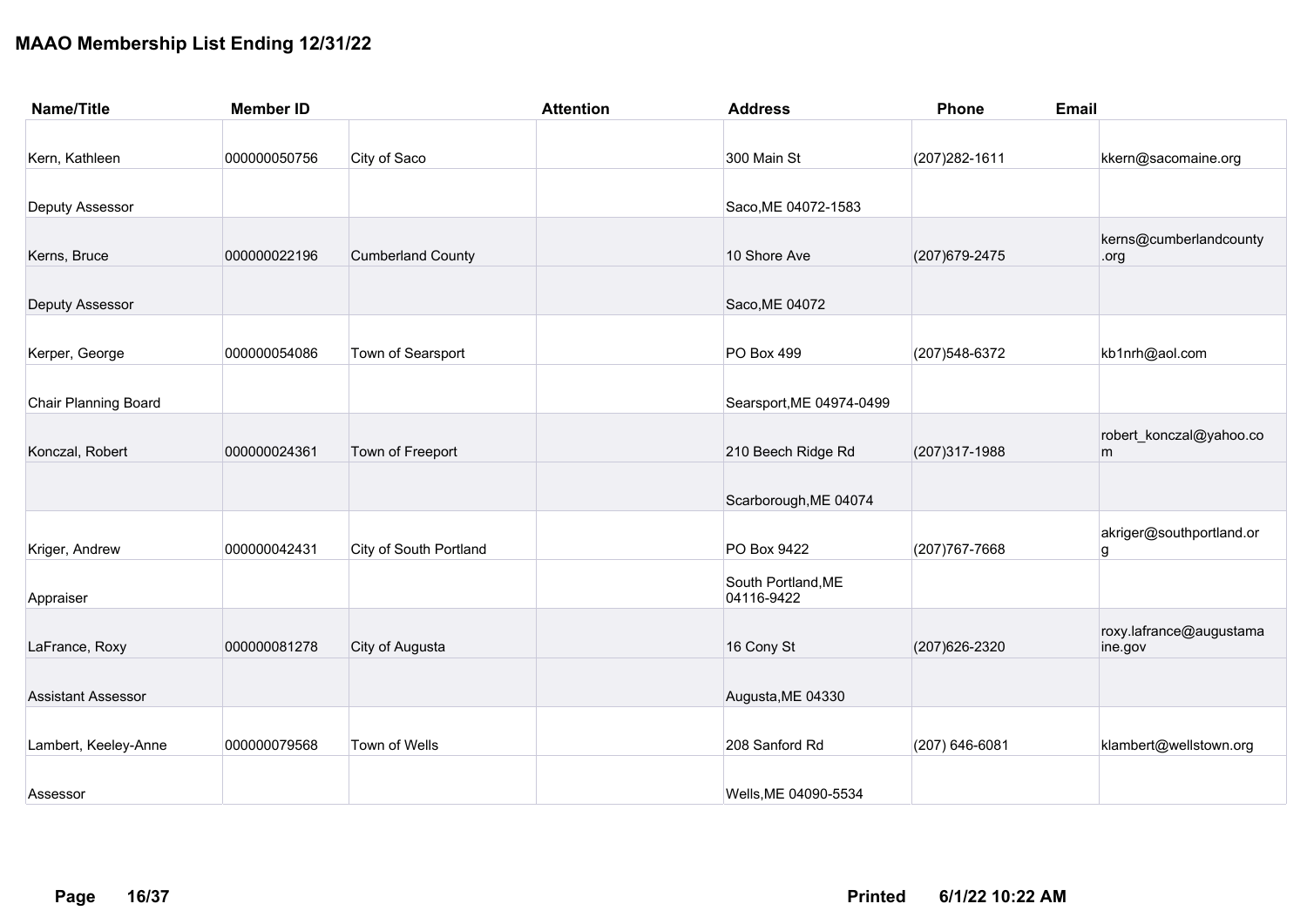| <b>Name/Title</b>             | <b>Member ID</b> |                   | <b>Attention</b>   | <b>Address</b>       | Phone                | Email                   |
|-------------------------------|------------------|-------------------|--------------------|----------------------|----------------------|-------------------------|
|                               |                  |                   |                    |                      |                      |                         |
| Lamoine, Town of              | 000000000172     |                   | Mr Stuart Marckoon | 606 Douglas Hwy      | (207) 667-2242       | town@lamoine-me.gov     |
|                               |                  |                   |                    |                      |                      |                         |
|                               |                  |                   |                    | Lamoine, ME 04605    |                      |                         |
|                               |                  |                   |                    |                      |                      | embden-                 |
| Lamontagne, Terriann          | 000000102756     | Town of Embden    |                    | 1066 Embden Pd Rd    | (207) 566-5551 EXT 1 | ceo@embden.org          |
|                               |                  |                   |                    |                      |                      |                         |
| <b>CMA</b>                    |                  |                   |                    | Embden, ME 04958     |                      |                         |
|                               |                  |                   |                    |                      |                      | assessor@gardinermaine. |
| Lebel, Curt                   | 000000057683     | City of Gardiner  |                    | 20 Popple Ln         | (207) 582-6892       | com                     |
|                               |                  |                   |                    |                      |                      |                         |
| Assessor                      |                  |                   |                    | Richmond, ME 04357   |                      |                         |
|                               |                  |                   |                    |                      |                      | assessor@readfieldmaine |
| Ledew, David                  | 000000058114     | Town of Readfield |                    | 62 Whippoorwill Rd   | (207) 685-4939       | .org                    |
|                               |                  |                   |                    |                      |                      |                         |
| Assessors Agent               |                  |                   |                    | Litchfield, ME 04350 |                      |                         |
|                               |                  |                   |                    |                      |                      |                         |
| Lee, Kimberly                 | 000000210645     | Town of Wells     |                    | 208 Sanford Rd       | (207) 646-6081       | klee@wellstown.org      |
|                               |                  |                   |                    |                      |                      |                         |
| Assessing Clerk               |                  |                   |                    | Wells, ME 04090-5534 |                      |                         |
|                               |                  |                   |                    |                      |                      | assessor@rockportmaine. |
| Leichtman, Kerry              | 000000031842     | Town of Rockport  |                    | 101 Main St          | (207) 236-6758 EXT 5 | gov                     |
|                               |                  |                   |                    |                      |                      |                         |
| Assessor                      |                  |                   |                    | Rockport, ME 04856   |                      |                         |
|                               |                  |                   |                    |                      |                      | rleighton@brunswickme.o |
| Leighton, Ryan                | 000000039935     | Town of Brunswick |                    | 85 Union St          | (207) 725-6659       | rg                      |
|                               |                  |                   |                    |                      |                      |                         |
| <b>Assistant Town Manager</b> |                  |                   |                    | Brunswick, ME 04011  |                      |                         |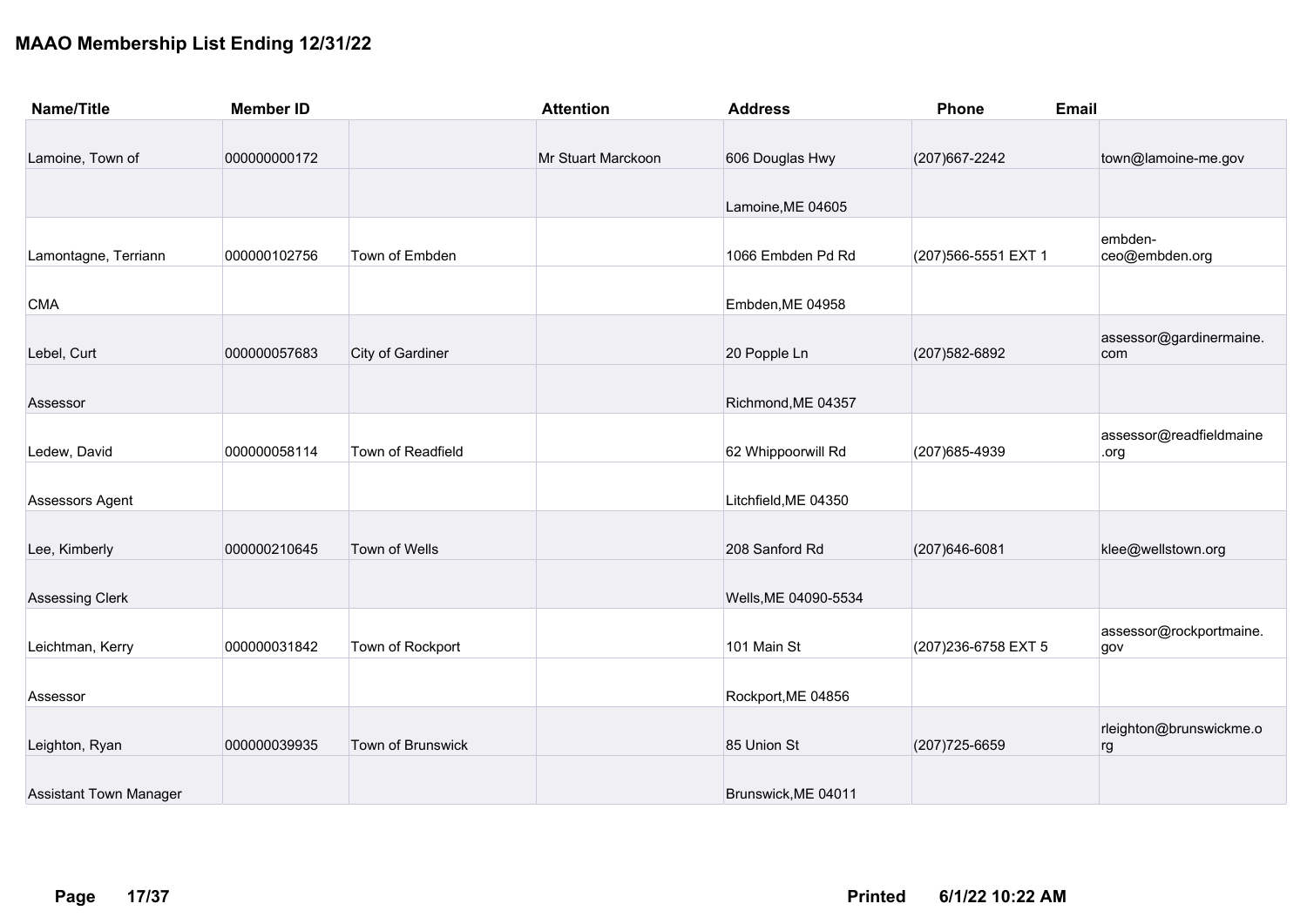| <b>Name/Title</b>         | <b>Member ID</b> | <b>Attention</b>                                        | <b>Address</b>           | Phone                  | <b>Email</b>                      |
|---------------------------|------------------|---------------------------------------------------------|--------------------------|------------------------|-----------------------------------|
| Le, Quang Minh            | 000000188282     | Town of Freeport                                        | 30 Main St               | (207) 865-4743 EXT 105 | qle@freeportmaine.com             |
| Assessor                  |                  |                                                         | Freeport, ME 04032-1209  |                        |                                   |
| Lesperance, Paul          | 000000000569     |                                                         | 8 Lucille St             |                        | plespera2@gmail.com               |
|                           |                  |                                                         | Saco, ME 04072-1618      |                        |                                   |
| Lessard, Joseph           | 000000084560     | Municipal Resources Inc                                 | 295 North Main St        | (603)898-5440          | jlessard@mrigov.com               |
| Assessors Agent           |                  |                                                         | Salem, NH 03079          |                        |                                   |
| Levesque, Tony            | 000000002258     | Town of Fort Fairfield                                  | 18 Community Center Dr   | (207) 472-3805         | tlevesque@fortfairfield.org       |
| Assessor                  |                  |                                                         | Fort Fairfield, ME 04742 |                        |                                   |
| Loon, Laurisa             | 000000081201     | Town of Richmond                                        | 26 Gardiner St           | (207) 737-4305 EXT 203 | townmanager@richmond<br>maine.com |
| <b>Town Manager</b>       |                  |                                                         | Richmond, ME 04357       |                        |                                   |
| Lord, Adriana             | 000000109435     | Town of Wells                                           | 208 Sanford Rd           | (207) 646-6081         | alord@wellstown.org               |
| <b>Assessing Clerk</b>    |                  |                                                         | Wells, ME 04090-5534     |                        |                                   |
| Lubejko, Andrea           | 000000166654     | Maine Revenue Services-<br><b>Property Tax Division</b> | PO Box 9106              | (207) 624-5601         | Andrea.Lubejko@maine.g<br>ov      |
| <b>Property Appraiser</b> |                  |                                                         | Augusta, ME 04332-9106   |                        |                                   |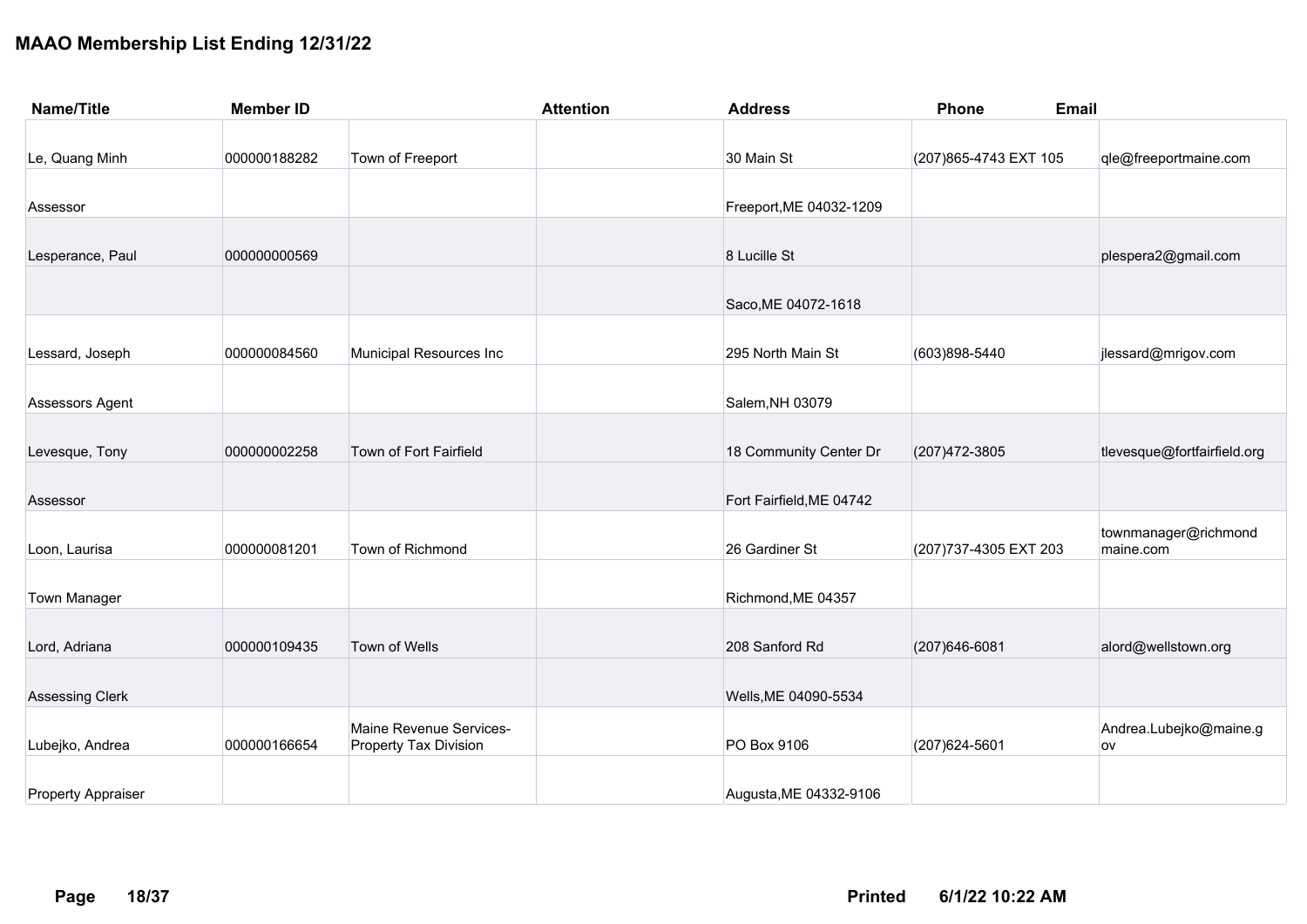| <b>Name/Title</b>            | <b>Member ID</b> |                                                  | <b>Attention</b>    | <b>Address</b>          | Phone                  | <b>Email</b>                      |
|------------------------------|------------------|--------------------------------------------------|---------------------|-------------------------|------------------------|-----------------------------------|
| Lucas, Linda                 | 000000109434     | Maine Revenue Services-<br>Property Tax Division |                     | PO Box 9106             | (207) 624-5604         | linda.r.ellis@maine.gov           |
| Principle Property Appraiser |                  |                                                  |                     | Augusta, ME 04332-9106  |                        |                                   |
| Lussier, Nicole              | 000000114130     | Town of Poland                                   |                     | 1231 Maine St           | (207) 998-4651         | nlussier@polandtownoffic<br>e.org |
| <b>Finance Clerk</b>         |                  |                                                  |                     | Poland, ME 04274-7328   |                        |                                   |
| Mace, Richard                | 000000033470     | Town of York                                     |                     | 186 York St             | $(207)$ 363-1005       | rmace@yorkmaine.org               |
| Assessor                     |                  |                                                  |                     | York, ME 03909-1314     |                        |                                   |
| Mague, Frances               | 000000001830     |                                                  |                     | 85 Eddy Rd              | (207) 882-5427         | fmague@gwi.net                    |
|                              |                  |                                                  |                     | Edgecomb, ME 04556      |                        |                                   |
| Main, Richard                | 000000050989     |                                                  |                     | 7 Libby St              | (207) 380-7504         | rgmain67@gmail.com                |
| Appeals Board Member         |                  |                                                  |                     | Lisbon Falls, ME 04252  |                        |                                   |
| Malloy, Kathleen             | 000000098073     | Town of Lisbon                                   |                     | 62 Whipoorwill Rd       | (207) 353-3000 EXT 110 | kmalloy@lisbonme.org              |
| Assessor                     |                  |                                                  |                     | Litchfield, ME 04350    |                        |                                   |
| Mapleton, Town of            | 000000000062     |                                                  | <b>Town Manager</b> | PO Box 500              | (207) 764-3754         | townmanager@mapleton.<br>me       |
|                              |                  |                                                  |                     | Mapleton, ME 04757-0500 |                        |                                   |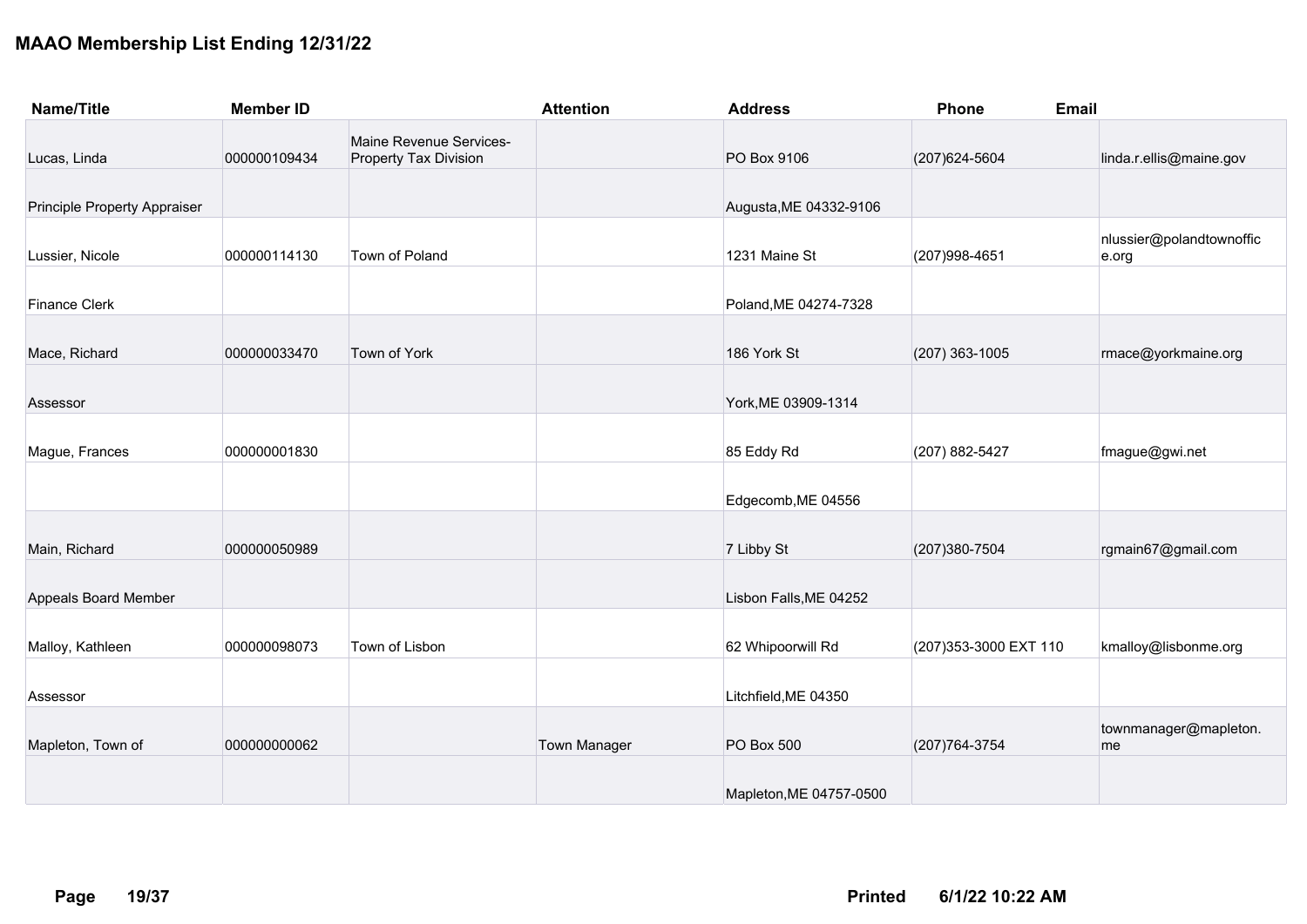| <b>Name/Title</b>              | <b>Member ID</b> |                                                         | <b>Attention</b>   | <b>Address</b>         | <b>Phone</b><br><b>Email</b> |                                  |
|--------------------------------|------------------|---------------------------------------------------------|--------------------|------------------------|------------------------------|----------------------------------|
|                                |                  |                                                         |                    |                        |                              |                                  |
| Marckoon, Stuart               | 000000010186     | Town of Lamoine                                         | Mr Stuart Marckoon | 606 Douglas Hwy        | (207) 667-2242               | town@lamoine-me.gov              |
| Admin Assist to<br>Selectboard |                  |                                                         |                    | Lamoine, ME 04605      |                              |                                  |
| Maringola, Deborah             | 000000080671     | Maine Revenue Services-<br><b>Property Tax Division</b> |                    | 51 Commerce Dr Ste 10  | (207) 524-5606               | deborah.maringola@main<br>e.gov  |
| Office Specialist I            |                  |                                                         |                    | Augusta, ME 04330-7887 |                              |                                  |
| Marshall, Jason                | 000000091863     | City of Bath                                            |                    | 55 Front St            | (207) 443-8336               | jmarshall@cityofbath.com         |
| <b>Assistant Assessor</b>      |                  |                                                         |                    | Bath, ME 04530-2588    |                              |                                  |
| Martin, Alexander              | 000000238351     | Town of Wells                                           |                    | 208 Sanford Rd         | (207) 646-6081               | amartin@wellstown.org            |
| Deputy Assessor                |                  |                                                         |                    | Wells, ME 04090        |                              |                                  |
| Martucci, David                | 000000049473     | Town of Thomaston                                       |                    | 13 Valley St           | (207) 354-6107 EXT 109       | dmartucci@thomastonmai<br>ne.gov |
| Assessors Agent                |                  |                                                         |                    | Thomaston, ME 04861    |                              |                                  |
| Mathiau, Judith                | 000000036416     | Town of Winslow                                         |                    | 114 Benton Ave         | (207) 872-2776               | jmathiau@winslow-<br>me.gov      |
| Assessor                       |                  |                                                         |                    | Winslow, ME 04901-6898 |                              |                                  |
| Mayo, George                   | 000000002873     |                                                         |                    | 4 D'Este Rd            |                              |                                  |
|                                |                  |                                                         |                    | Milo, ME 04463         |                              |                                  |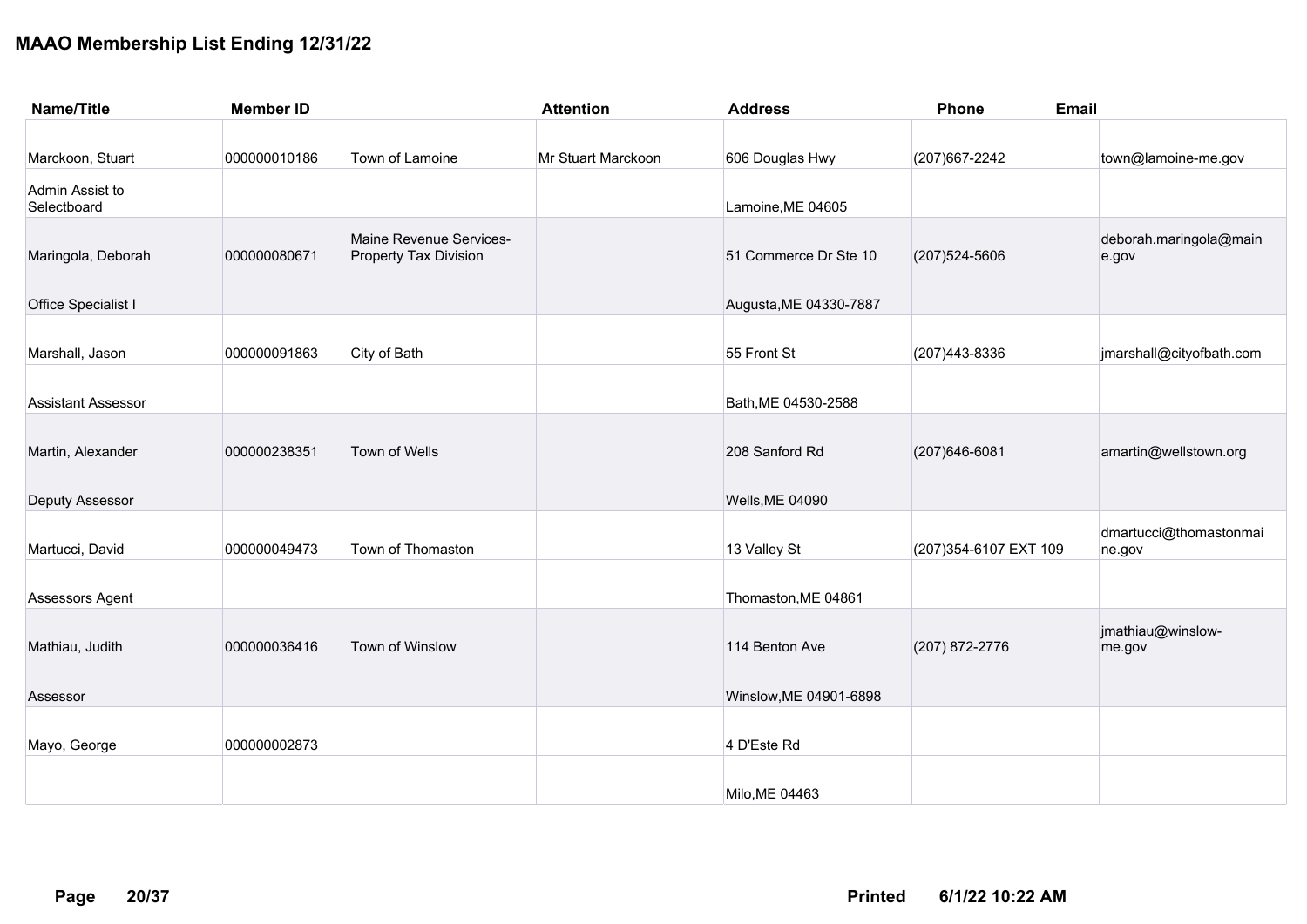| <b>Name/Title</b>                   | <b>Member ID</b> |                                                  | <b>Attention</b> | <b>Address</b>              | Phone                  | <b>Email</b>                    |
|-------------------------------------|------------------|--------------------------------------------------|------------------|-----------------------------|------------------------|---------------------------------|
| Mayo, William                       | 000000033583     | City of Old Town                                 |                  | 265 Main St                 | (207) 827-3965 EXT 201 | bmayo@old-town.org              |
|                                     |                  |                                                  |                  |                             |                        |                                 |
| <b>City Manager</b>                 |                  |                                                  |                  | Old Town, ME 04468          |                        |                                 |
| McCarthy, Sean                      | 000000215258     | Maine Revenue Services-<br>Property Tax Division |                  | PO Box 9106                 | (207) 624-5601         | sean.p.mccarthy@maine.<br>gov   |
| <b>Principal Property Appraiser</b> |                  |                                                  |                  | Augusta, ME 04332-9106      |                        |                                 |
| McDonald, Michelle                  | 000000215229     | Municipal Resources Inc                          |                  | 5 Lemont Ln                 | (603)279-0352          | mmcdonald@mrigov.com            |
| <b>CMA</b>                          |                  |                                                  |                  | Kittery, ME 03904           |                        |                                 |
| McGowan, Annie                      | 000000119764     | City of Belfast                                  |                  | 131 Church St               | (207) 338-3370         | assessing@cityofbelfast.o<br>rg |
| <b>Assistant to Assessor</b>        |                  |                                                  |                  | Belfast, ME 04915-1796      |                        |                                 |
| McKenney, Darryl                    | 000000004760     | Town of Waldoboro                                |                  | PO Box J                    | (207) 832-5369         | assessor@waldoboromain<br>e.org |
| Assessor                            |                  |                                                  |                  | Waldoboro, ME<br>04572-0911 |                        |                                 |
| McKenney, Paul                      | 000000063075     | <b>Vision Government</b><br>Solutions Inc.       |                  | 1 Ruthie's Run              | (800) 628-1013         | pmckenney@mrigov.com            |
| Project Manager                     |                  |                                                  |                  | Dover, NH 03820             |                        |                                 |
| McMann, Justin                      | 000000112125     | <b>State of Maine</b>                            |                  | 51 Commerce Dr Ste 160      | (207) 624-5600         | justin.mcmann@maine.go<br>V     |
| Appraiser II                        |                  |                                                  |                  | Augusta, ME 04332           |                        |                                 |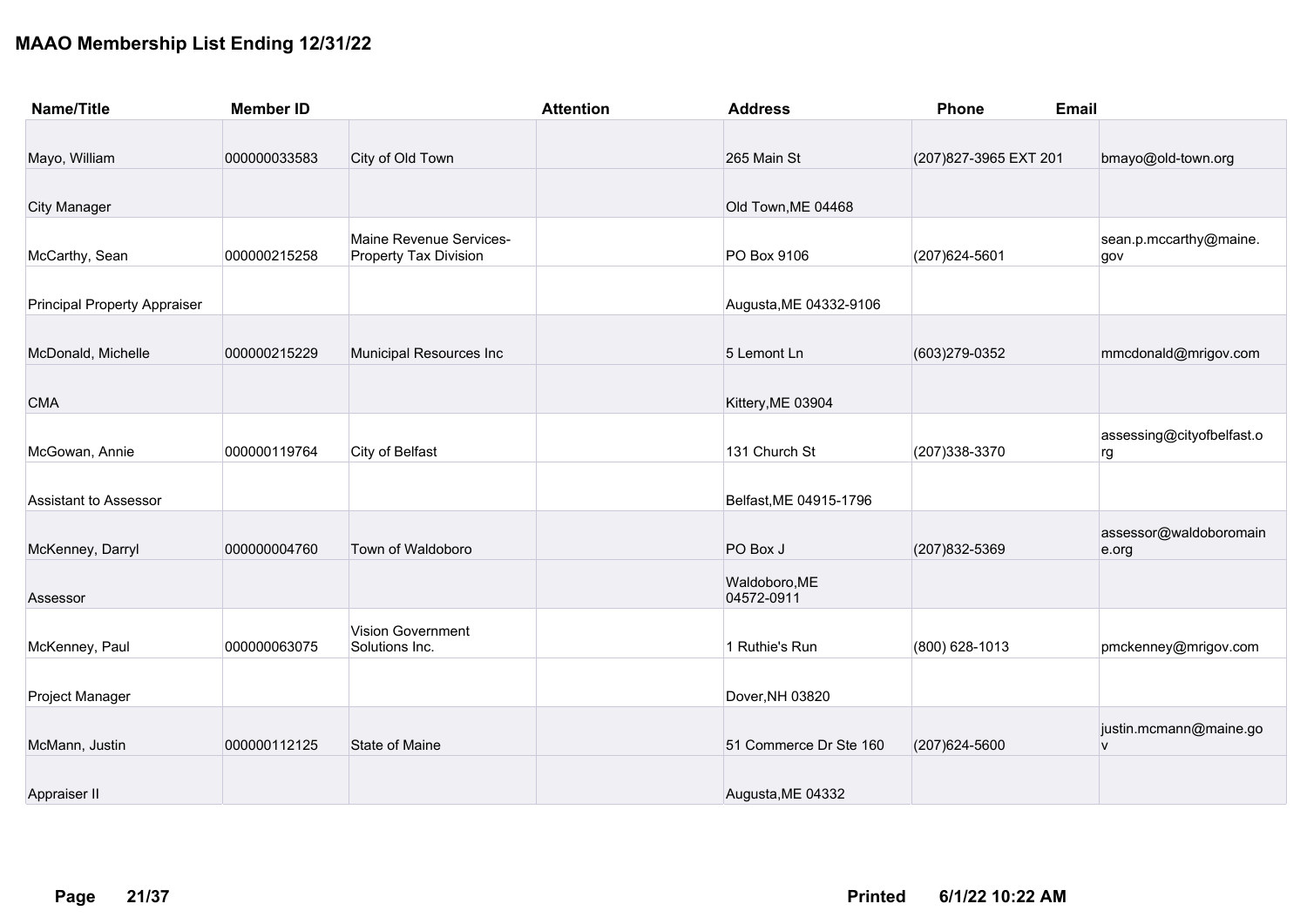| <b>Name/Title</b>     | <b>Member ID</b> |                    | <b>Attention</b> | <b>Address</b>          | <b>Phone</b>           | <b>Email</b>                  |
|-----------------------|------------------|--------------------|------------------|-------------------------|------------------------|-------------------------------|
| Merrill, James        | 000000072796     | City of Portland   |                  | 389 Congress St         | (207) 874-8764         | jom@portlandmaine.gov         |
| Senior Appraiser      |                  |                    |                  | Portland, ME 04101-3503 |                        |                               |
| Merry, Joe            | 000000121528     | Town of Standish   |                  | 175 Northeast Rd        | (207) 642-4572         | JMerry@standish.org           |
| Assessor              |                  |                    |                  | Standish, ME 04084-6462 |                        |                               |
| Michaud, Jim          | 000000059045     | Town of Hudson NH  |                  | 12 School St            | (603)886-6009          | jmichaud@hudsonnh.gov         |
| <b>Chief Assessor</b> |                  |                    |                  | Hudson, NH 03051        |                        |                               |
| Michaud, Tony         | 000000091897     | City of Caribou    |                  | 25 High St              | (207) 493-3324         | tmichaud@cariboumaine.<br>org |
| Deputy Tax Assessor   |                  |                    |                  | Caribou, ME 04736       |                        |                               |
| Millay, Stanley       | 000000036117     | Town of Washington |                  | 551 Fishtown Rd         | (207) 845-2767         | skmillay@gmail.com            |
|                       |                  |                    |                  | Appleton, ME 04862      |                        |                               |
| Miller, Paula         | 000000215570     | Town of Naples     |                  | PO Box 1757             | (207) 693-6364 EXT 109 | pmiller@townofnaples.org      |
| Assessors Agent       |                  |                    |                  | Naples, ME 04055-1757   |                        |                               |
| Montefusco, Joe       | 000000059035     | City of Portland   |                  | 389 Congress St         | (207) 874-8486         | jmm@portlandmaine.gov         |
|                       |                  |                    |                  | Portland, ME 04101-3503 |                        |                               |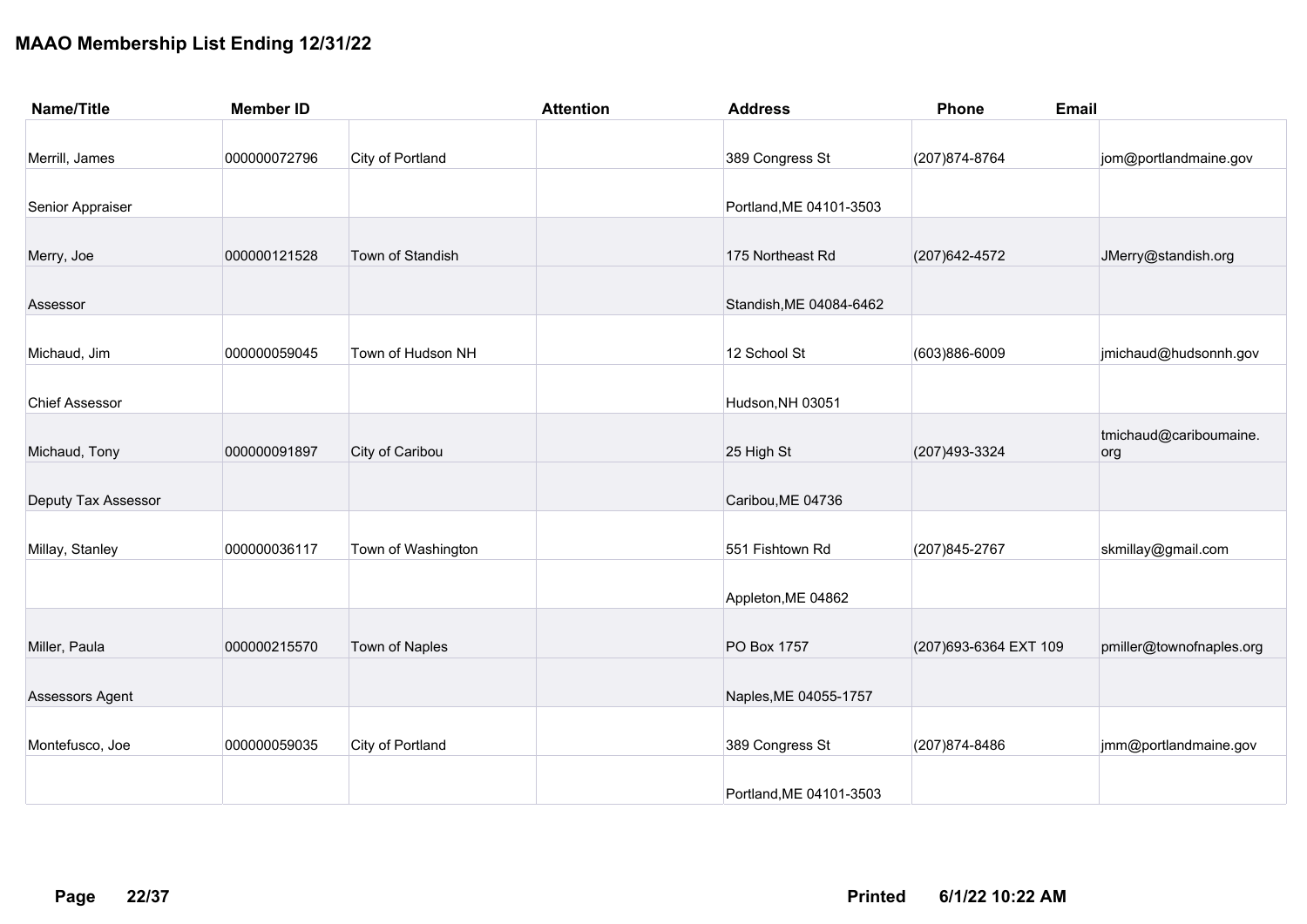| <b>Name/Title</b>               | <b>Member ID</b> |                         | <b>Attention</b>            | <b>Address</b>          | Phone          | <b>Email</b>            |
|---------------------------------|------------------|-------------------------|-----------------------------|-------------------------|----------------|-------------------------|
|                                 |                  |                         |                             |                         |                |                         |
| Moon, Valerie                   | 000000097104     | City of Brewer          |                             | 80 North Main St        | (207) 989-7560 | vmoon@brewermaine.gov   |
|                                 |                  |                         |                             |                         |                |                         |
| Assessor                        |                  |                         |                             | Brewer, ME 04412        |                |                         |
|                                 |                  |                         |                             |                         |                | lisa.morin@augustamaine |
| Morin, Lisa                     | 000000029405     | City of Augusta         | <b>Tax Assessors Office</b> | 16 Cony St              | (207) 626-2320 | .gov                    |
|                                 |                  |                         |                             |                         |                |                         |
| <b>Tax Assessor</b>             |                  |                         |                             | Augusta, ME 04330-5201  |                |                         |
|                                 |                  |                         |                             |                         |                | jmoser@bernsteinshur.co |
| Moser, N Joel                   | 000000104661     | <b>Bernstein Shur</b>   |                             | PO Box 9729             | (207) 228-7155 | m                       |
|                                 |                  |                         |                             |                         |                |                         |
| Shareholder                     |                  |                         |                             | Portland, ME 04104-5029 |                |                         |
|                                 |                  |                         |                             |                         |                | assessorsfriendship@roa |
| Motyka, Victor                  | 000000051891     | Town of Friendship      | Mr Victor Motyka            | <b>PO Box 207</b>       | (207) 832-5709 | drunner.com             |
|                                 |                  |                         |                             | Friendship, ME          |                |                         |
| Assessor                        |                  |                         |                             | 04547-0207              |                |                         |
|                                 |                  |                         |                             |                         |                | pmulligan@scarboroughm  |
| Mulligan, Patrick               | 000000241330     | Town of Scarborough     |                             | PO Box 360              | (207) 730-4060 | aine.org                |
|                                 |                  |                         |                             | Scarborough, ME         |                |                         |
| <b>Administrative Assistant</b> |                  |                         |                             | 04070-0360              |                |                         |
|                                 |                  | Murphy Appraisal        |                             |                         |                |                         |
| Murphy, James                   | 000000016242     | Services Inc            |                             | PO Box 27               | (207) 582-7130 | jhmurphy@tidewater.net  |
|                                 |                  |                         |                             |                         |                |                         |
| President                       |                  |                         |                             | Union, ME 04862-0027    |                |                         |
|                                 |                  | Mark Murphy Law Offices |                             |                         |                | mmurphy@markmurphyla    |
| Murphy, Mark                    | 000000089991     | <b>LLC</b>              |                             | 30 Walpole St           | (781) 762-0088 | w.com                   |
|                                 |                  |                         |                             |                         |                |                         |
|                                 |                  |                         |                             | Norwood, MA 02062       |                |                         |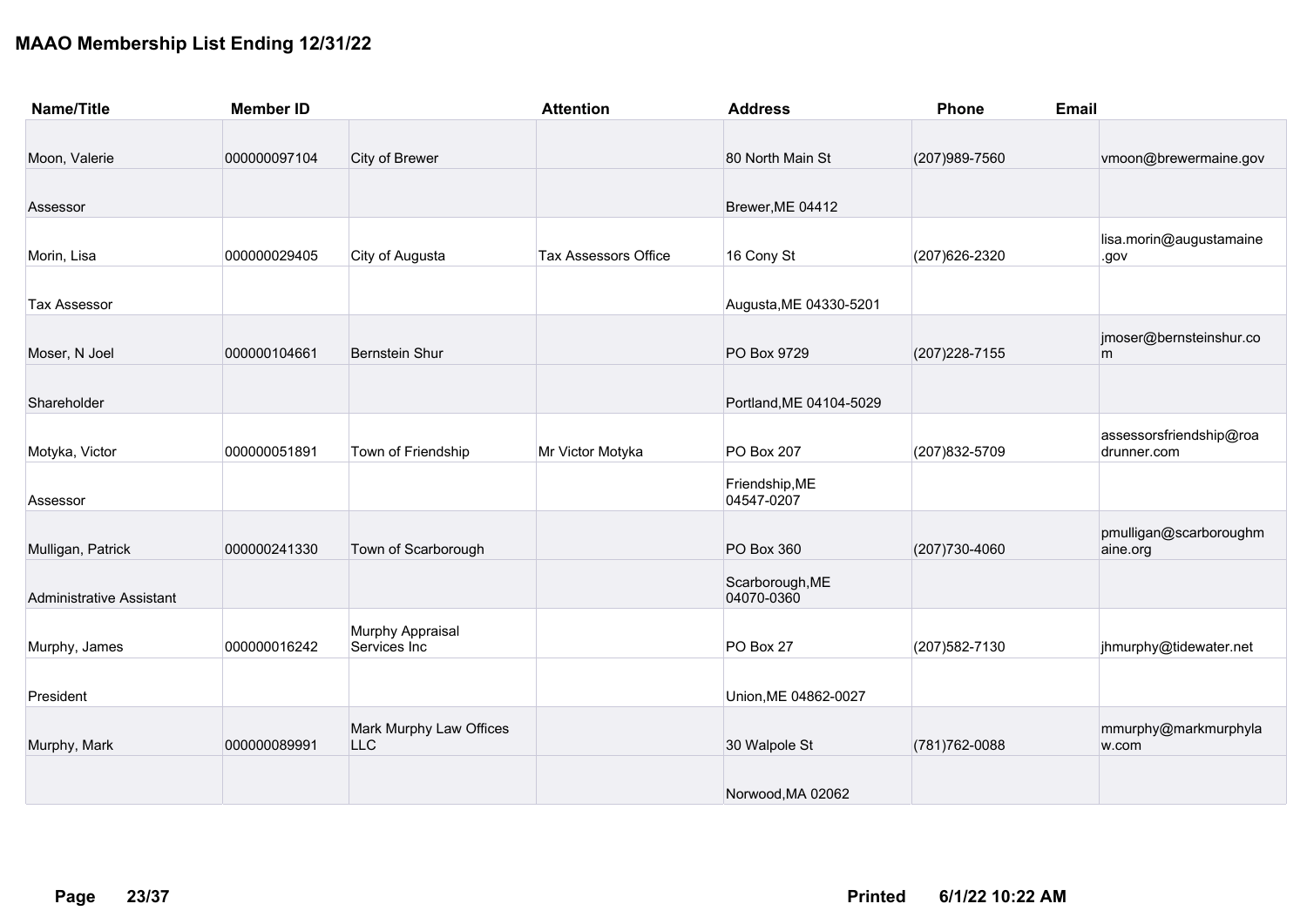| <b>Name/Title</b>                                    | <b>Member ID</b> |                                               | <b>Attention</b> | <b>Address</b>                  | Phone<br><b>Email</b>  |                                  |
|------------------------------------------------------|------------------|-----------------------------------------------|------------------|---------------------------------|------------------------|----------------------------------|
| Namer, Cynthia                                       | 000000214721     | <b>Shining Star Enterprises</b><br><b>LLC</b> |                  | 139 Lewis Hill Rd               | (207) 751-1750         | shiningstarconsult@gmail.<br>com |
| President                                            |                  |                                               |                  | Bowdoin, ME 04287               |                        |                                  |
| Newcombe, Beth                                       | 000000058621     | Town of Arundel                               |                  | 257 Limerick Rd                 | (207) 985-4201 EXT 106 | assessor@arundelmaine.<br>org    |
| Assessor                                             |                  |                                               |                  | Arundel, ME 04046               |                        |                                  |
| Nolette, Rebecca                                     | 000000062400     | Town of Kennebunkport                         |                  | PO Box 566                      | (207) 967-1603         | bnolette@kennebunkport<br>me.gov |
| Assessors Agent                                      |                  |                                               |                  | Kennebunkport, ME<br>04046-0566 |                        |                                  |
| Nutting, Christine                                   | 000000240668     | Town of Oakland                               |                  | <b>PO Box 187</b>               | (207) 465-7357         | cnutting@oaklandmaine.u<br>s     |
| Assessing Assistant                                  |                  |                                               |                  | Oakland, ME 04963-0187          |                        |                                  |
| O'Keefe, Geoffrey                                    | 000000060447     | Town of Eddington                             |                  | PO Box 3262                     | (207) 843-5233         | gokeefe100@icloud.com            |
| <b>Assistant Assessor</b>                            |                  |                                               |                  | Brewer, ME 04412-3262           |                        |                                  |
| Olsen, Elizabeth                                     | 000000118374     | Town of Oxford                                |                  | <b>PO Box 153</b>               | (207) 539-4431         | eolsen@oxfordmaine.org           |
| Asst Assessing Agent/<br><b>Board of Assessesors</b> |                  |                                               |                  | Oxford, ME 04270-0153           |                        |                                  |
| Painchaud, Martine                                   | 000000003217     |                                               |                  | 1010 Burnt Mill Rd              | (207) 337-2338         | martine@maine.rr.com             |
|                                                      |                  |                                               |                  | Wells, ME 04090                 |                        |                                  |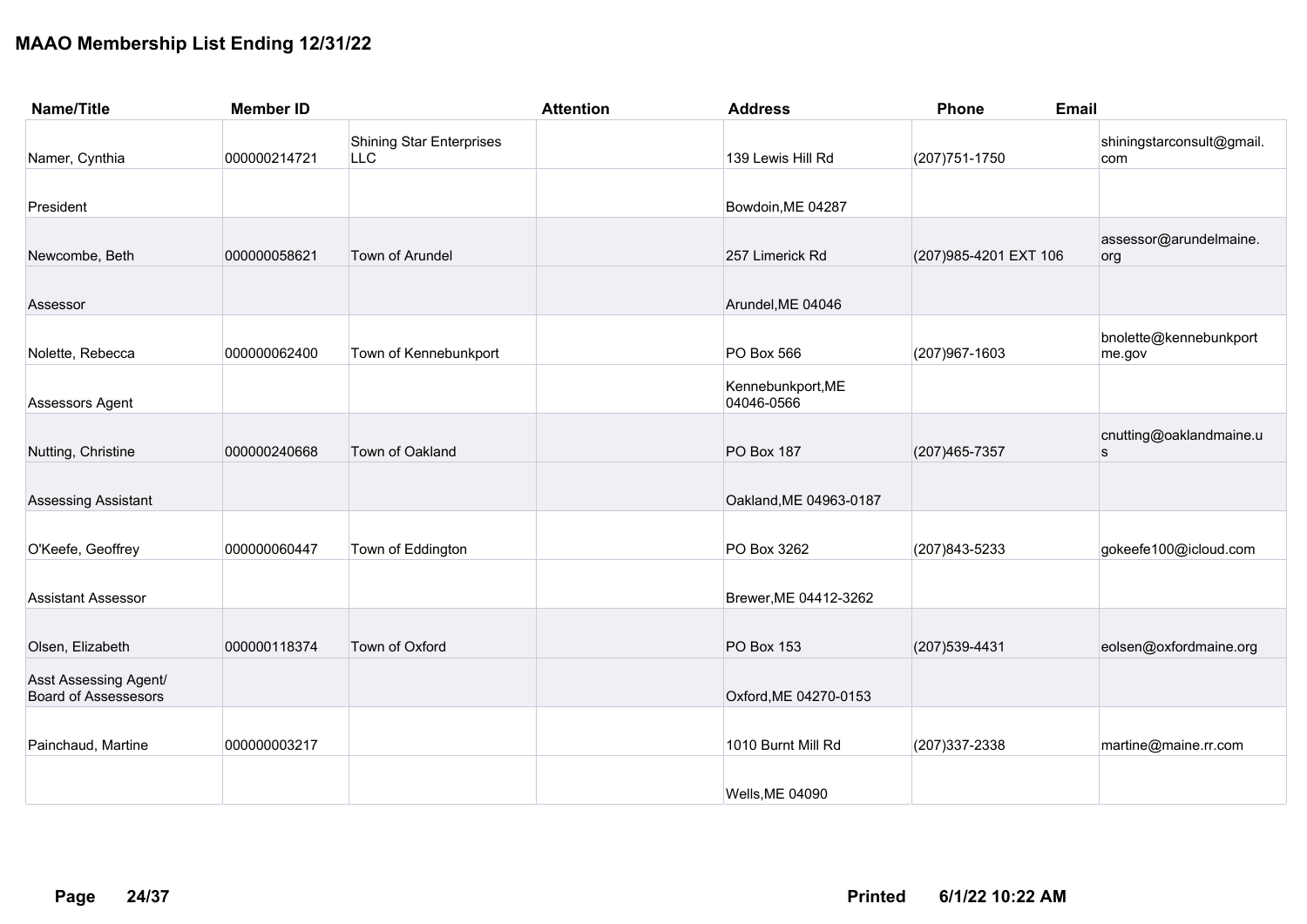| <b>Name/Title</b>              | <b>Member ID</b> |                                | <b>Attention</b> | <b>Address</b>                 | Phone                   | <b>Email</b>                       |
|--------------------------------|------------------|--------------------------------|------------------|--------------------------------|-------------------------|------------------------------------|
| Parent, Devin                  | 000000100880     | Town of Van Buren              |                  | 51 Main St Ste 101             | (207) 868-2886          | devin.parent@vanburenm<br>aine.com |
| Assessors Agent                |                  |                                |                  | Van Buren, ME 04785            |                         |                                    |
| Parsonsfield, Town of          | 000000011822     |                                | Ms Debra Taber   | 634 North Rd                   | (207) 625-4558          | selectmen@parsonsfield.o<br>rg     |
| Admin Assist to<br>Selectboard |                  |                                |                  | Parsonsfield, ME<br>04047-6142 |                         |                                    |
| Partridge, Richard             | 000000054269     |                                |                  | 1 Brooks St                    | (207) 621-6775          | birdbiker100@hotmail.co<br>m       |
| Retired                        |                  |                                |                  | Augusta, ME 04330              |                         |                                    |
| Pellett, Cindy                 | 000000052674     | Latlong Logic, LLC             |                  | PO Box 131                     | (207) 848-7095          | cindy@latlonglogic.com             |
| Owner                          |                  |                                |                  | Bangor, ME 04402-0131          |                         |                                    |
| Perry, Marc                    | 000000237108     | Downeast Assessing<br>Services |                  | 13 Birchlawn Dr                | (207)460-9949           | downeastassessing@gma<br>il.com    |
| Owner                          |                  |                                |                  | Lamoine, ME 04605              |                         |                                    |
| Pierce, Maddy                  | 000000050303     | Town of Anson                  |                  | <b>PO Box 297</b>              | (207) 696-8053          | ansontax@beeline-<br>online.net    |
| <b>Assessors Clerk</b>         |                  |                                |                  | Anson, ME 04911-0297           |                         |                                    |
| Pinette, Nancy                 | 000000214326     | Town of Brunswick              |                  | 85 Union St                    | (207) 725-6650 EXT 4033 | npinette@brunswickme.or<br>g       |
| Appraiser                      |                  |                                |                  | Brunswick, ME 04011            |                         |                                    |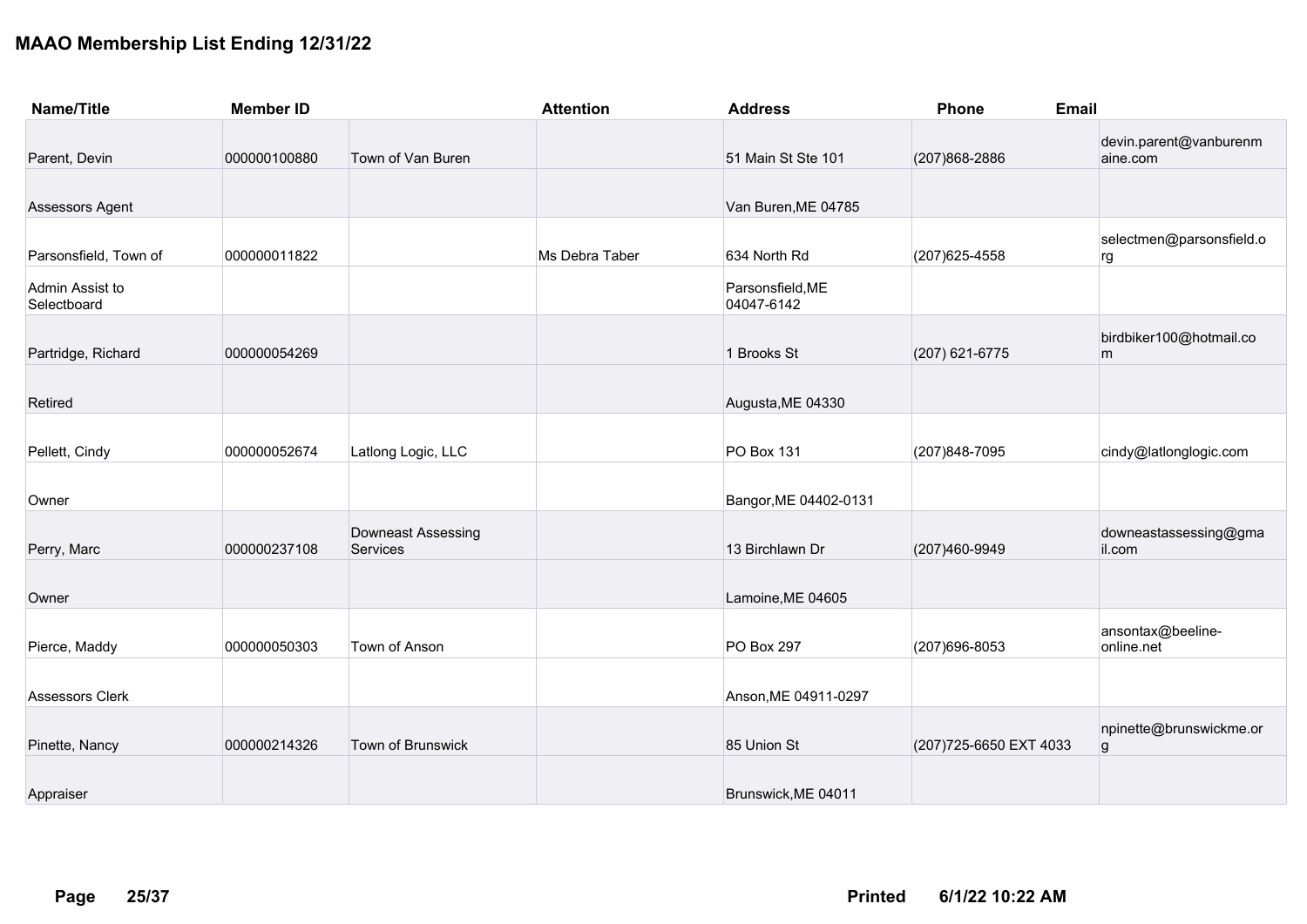| <b>Name/Title</b>                   | <b>Member ID</b> |                                                         | <b>Attention</b>     | <b>Address</b>                     | Phone          | <b>Email</b>                       |
|-------------------------------------|------------------|---------------------------------------------------------|----------------------|------------------------------------|----------------|------------------------------------|
| Pinette, Tony                       | 000000109196     | Maine Revenue Services-<br><b>Property Tax Division</b> |                      | 895 Main St                        | (207) 485-5215 | tony.pinette@maine.gov             |
| <b>Principal Property Appraiser</b> |                  |                                                         |                      | Van Buren, ME 04785                |                |                                    |
| Piper, Barbara                      | 000000079888     | Town of Ogunquit                                        |                      | PO Box 875                         | (207) 646-5140 | assessor@townofogunquit<br>.org    |
| <b>Assistant Assessor</b>           |                  |                                                         |                      | Ogunquit, ME 03907-0875            |                |                                    |
| Plourde, Mark                       | 000000121570     | Maine Valuation Company                                 |                      | <b>PO Box 220</b>                  | (207) 893-8345 | mplourde@mainevaluatio<br>n.com    |
|                                     |                  |                                                         |                      | Gorham, ME 04038-0220              |                |                                    |
| Poirier, Justin                     | 000000101723     | Town of Monmouth                                        |                      | <b>PO Box 270</b>                  | (207) 933-2206 | townmanager@monmouth<br>me.org     |
| <b>Town Manager</b>                 |                  |                                                         |                      | Monmouth, ME<br>04259-0270         |                |                                    |
| Poulin, Amber                       | 000000109608     | Town of Stockton Springs                                |                      | 217 Main St                        | (207) 567-3550 | assessment@stocktonspri<br>ngs.org |
| Assessor                            |                  |                                                         |                      | Stockton Springs, ME<br>04981-0339 |                |                                    |
| Pratt, Elizabeth                    | 000000105875     | Town of Buxton                                          | Ms Elizabeth A Pratt | 185 Portland Rd                    | (207) 929-5200 | lpratt@buxton.me.us                |
| <b>Tax Collector</b>                |                  |                                                         |                      | Buxton, ME 04093-6532              |                |                                    |
| Prindle, Dean                       | 000000064229     | <b>City of South Portland</b>                           |                      | 18 Christopher Rd                  | (207) 767-7604 | dprindle@southportland.or<br>g     |
| Appraiser                           |                  |                                                         |                      | Gorham, ME 04038                   |                |                                    |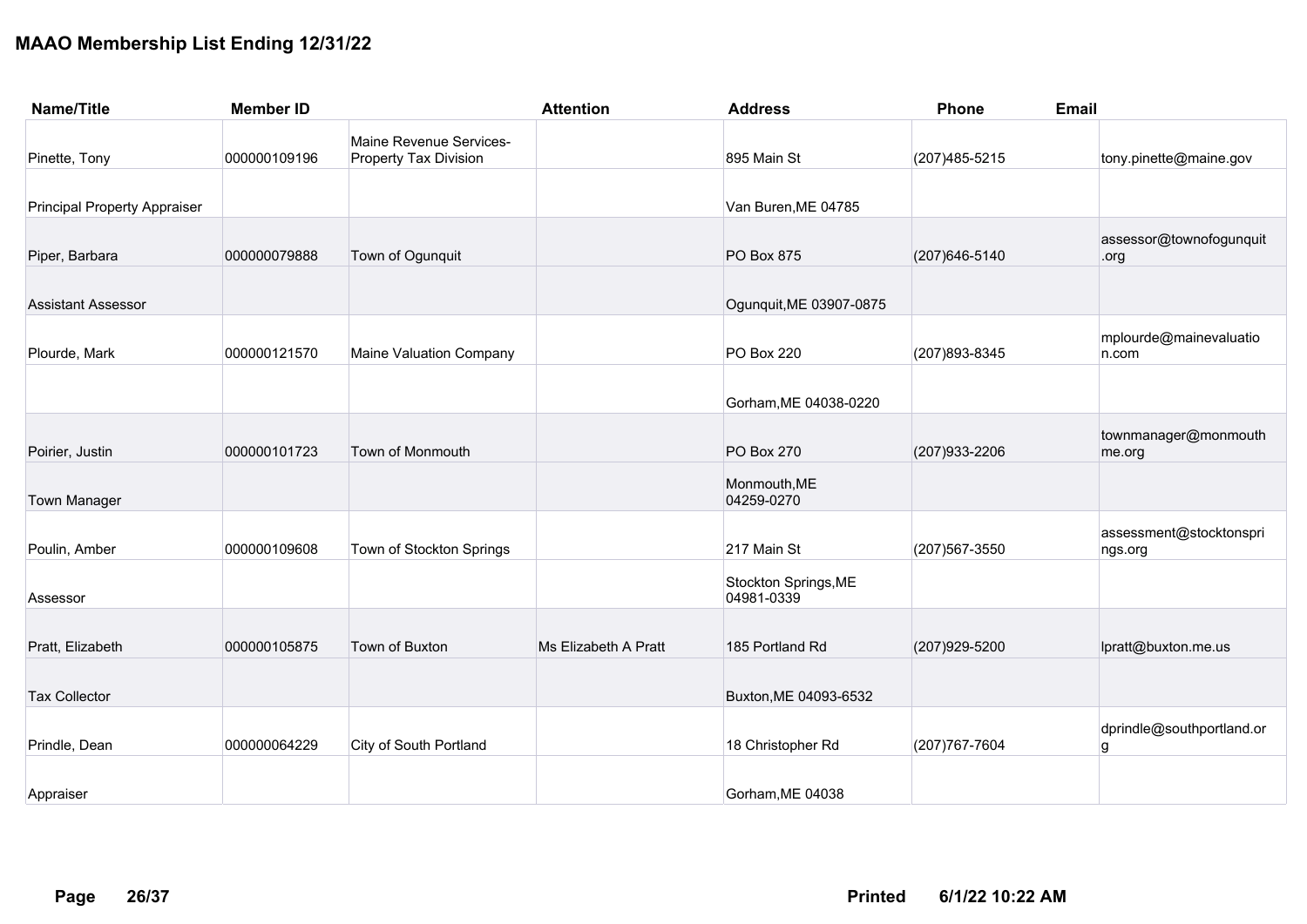| <b>Name/Title</b>         | <b>Member ID</b> |                                              | <b>Attention</b> | <b>Address</b>                   | Phone                   | <b>Email</b>                     |
|---------------------------|------------------|----------------------------------------------|------------------|----------------------------------|-------------------------|----------------------------------|
|                           |                  |                                              |                  |                                  |                         |                                  |
| Radcliffe, David          | 000000214868     | City of Saco                                 |                  | 300 Main St                      | (207) 282-1611          | dradcliffe@sacomaine.org         |
| <b>Field Lister</b>       |                  |                                              |                  | Saco, ME 04072-1583              |                         |                                  |
| Rainey, Wade              | 000000050417     | <b>TA Associates</b>                         |                  | 15 Stearns Hill Rd               | (207)890-7363           | werainey71@gmail.com             |
| Owner                     |                  |                                              |                  | West Paris, ME 04289             |                         |                                  |
| Reed, Dennis              | 000000011479     | Town of Nobleboro                            |                  | 519 Bunker Hill Rd               |                         |                                  |
| Assessors Agent           |                  |                                              |                  | Jefferson, ME 04348              |                         |                                  |
| Reichardt, Lena           | 000000108811     | <b>City of South Portland</b>                |                  | PO Box 9422                      | (207) 767-7604          | Ireichardt@southportland.<br>org |
| Appraiser                 |                  |                                              |                  | South Portland, ME<br>04116-9422 |                         |                                  |
| Robbins, Jacqueline       | 000000014213     | Town of Monroe                               |                  | 108 Stovepipe Alley              | (207) 852-1840          | bonaire4@myfairpoint.net         |
| <b>Certified Assessor</b> |                  |                                              |                  | Monroe, ME 04951-3209            |                         |                                  |
| Robinson, Daniel          | 000000030091     | Town of Kennebunk                            |                  | 1 Summer St                      | (207) 985-2102 EXT 1310 | drobinson@kennebunkma<br>ine.us  |
| Assessor                  |                  |                                              |                  | Kennebunk, ME<br>04043-1897      |                         |                                  |
| Robinson, Garnett         | 000000238054     | Maine Assessment &<br>Appraisal Services Inc |                  | PO Box 82                        | (207) 234-2822          | garnett@maineassessme<br>nt.com  |
| Assessors Agent/Assessor  |                  |                                              |                  | Dixmont, ME 04932-0082           |                         |                                  |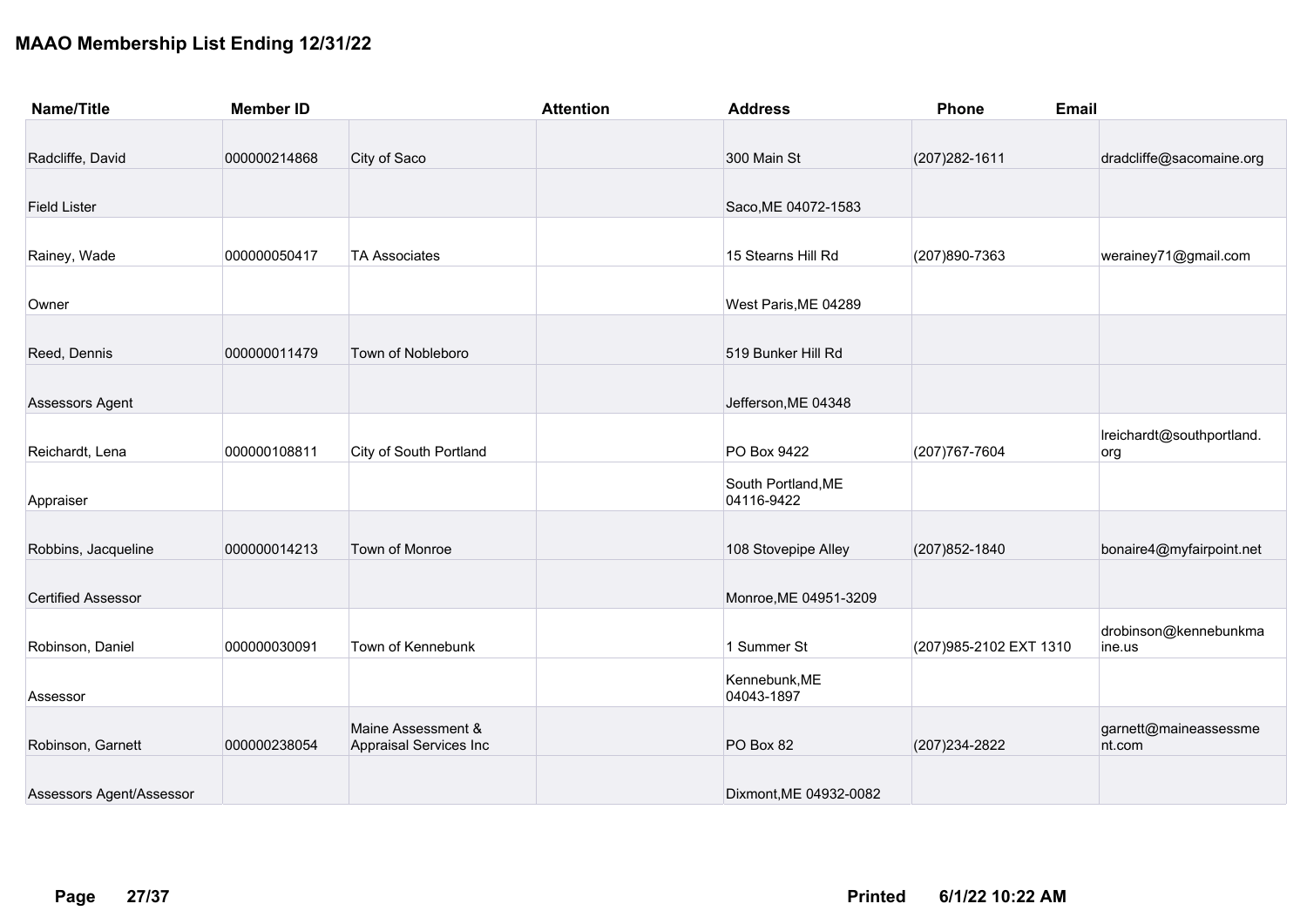| <b>Name/Title</b>                         | <b>Member ID</b> |                                         | <b>Attention</b> | <b>Address</b>                | Phone<br><b>Email</b>  |                                     |
|-------------------------------------------|------------------|-----------------------------------------|------------------|-------------------------------|------------------------|-------------------------------------|
| Robinson, Wesley                          | 000000069930     | Town of Vinalhaven                      |                  | <b>PO Box 134</b>             | (207) 863-2168         | vinalhavenassessor@gma<br>il.com    |
| Assessor                                  |                  |                                         |                  | Vinalhaven, ME<br>04863-0134  |                        |                                     |
| Rogers, CMA, Robert                       | 000000104604     | <b>Hilltop Northeast</b><br>Enterprises |                  | <b>General Delivery</b>       | (207) 779-0660         | robmail@myfairpoint.net             |
| <b>Cadastral Services</b>                 |                  |                                         |                  | Farmington Falls, ME<br>04940 |                        |                                     |
| Romano Ethridge, Julie                    | 000000004682     | Town of York                            |                  | 186 York St                   | $(207)$ 363-1005       | jethridge@yorkmaine.org             |
| <b>Assistant Assessor</b>                 |                  |                                         |                  | York, ME 03909-1314           |                        |                                     |
| Roux, Jennifer                            | 000000061413     | Town of Acton                           | Ms Jennifer Roux | 35 H Rd                       | (207) 636-3131 EXT 401 | jroux@actonmaine.org                |
| Administrator                             |                  |                                         |                  | Acton, ME 04001-6017          |                        |                                     |
| Roy, Travis                               | 000000015205     | City of Old Town                        |                  | 265 Main St                   | (207) 827-3965 EXT 206 | troy@old-town.org                   |
| Assessor                                  |                  |                                         |                  | Old Town, ME 04468            |                        |                                     |
| Russell, Ronald                           | 000000057227     |                                         |                  | 278 Isthmus Rd                | (207) 364-2726         | russellappraisal@roadrun<br>ner.com |
| <b>Certified Residential</b><br>Appraiser |                  |                                         |                  | Rumford, ME 04276             |                        |                                     |
| Russo, Susan                              | 000000079091     | Town of Scarborough                     |                  | PO Box 360                    | (207) 730-4062         | srusso@scarboroughmain<br>e.org     |
| Deputy Assessor                           |                  |                                         |                  | Scarborough, ME<br>04070-0360 |                        |                                     |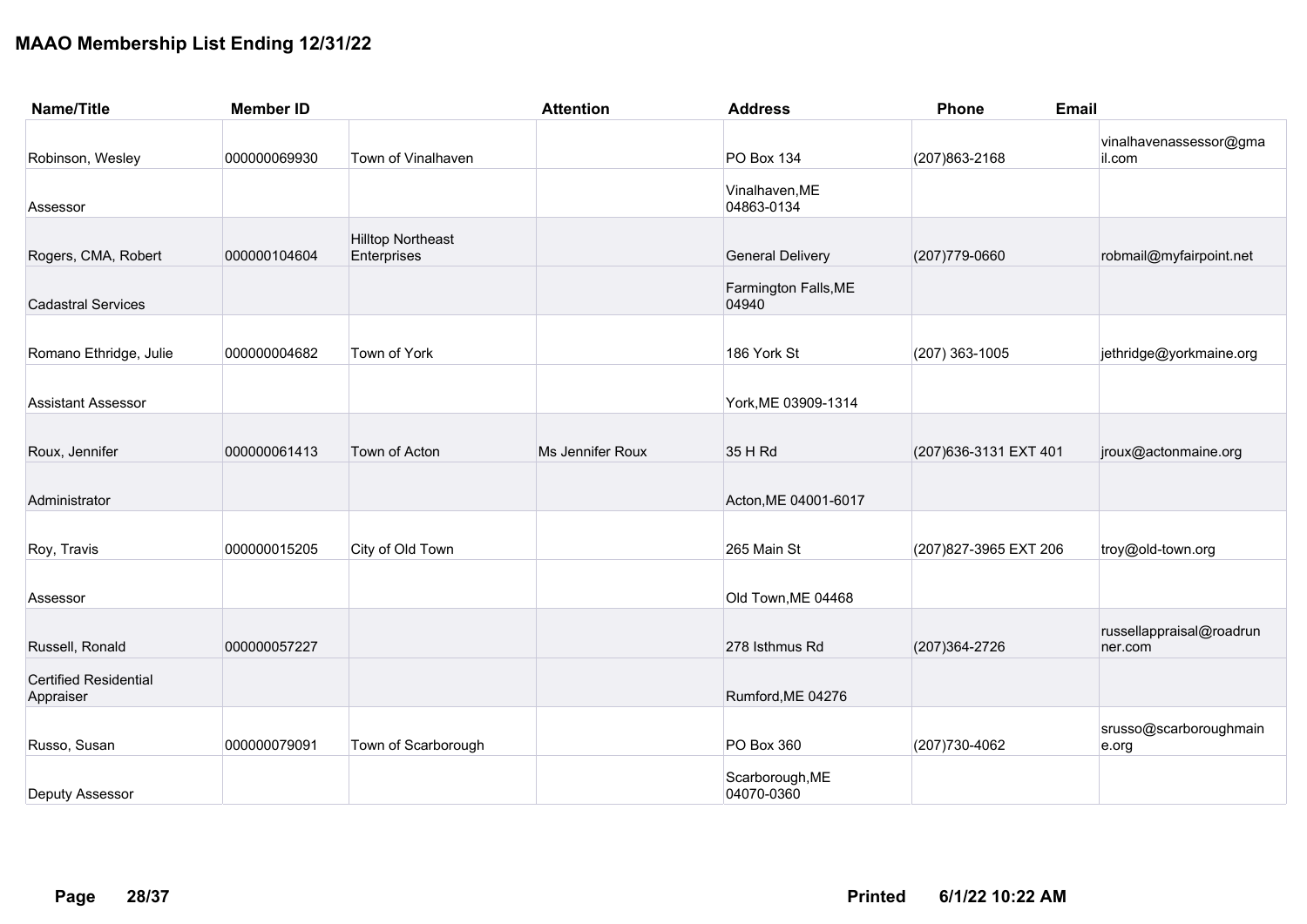| <b>Name/Title</b>                   | <b>Member ID</b> |                                                         | <b>Attention</b> | <b>Address</b>                   | Phone          | <b>Email</b>                  |
|-------------------------------------|------------------|---------------------------------------------------------|------------------|----------------------------------|----------------|-------------------------------|
|                                     |                  |                                                         |                  |                                  |                |                               |
| Ryan, John                          | 000000059043     | JF Ryan Associates Inc                                  |                  | 3 Longview Ln                    | (978)462-0036  | jfryan@comcast.net            |
|                                     |                  |                                                         |                  |                                  |                |                               |
| CEO                                 |                  |                                                         |                  | Newbury, MA 01951-1736           |                |                               |
|                                     |                  |                                                         |                  |                                  |                | r.erb@stgeorgemaine.co        |
| Saint George, Town of               | 000000002069     |                                                         | Ms Magan Wallace | PO Box 131                       | (207) 372-6363 | m                             |
| Planning/Assessing Clerk            |                  |                                                         |                  | Tenants Harbor, ME<br>04860-0131 |                |                               |
| Salley, Steven                      | 000000109263     | Maine Revenue Services-<br><b>Property Tax Division</b> |                  | 251 Madawaska Ave                | (207) 624-5600 | steven.j.salley@maine.go<br>V |
|                                     |                  |                                                         |                  |                                  |                |                               |
| <b>Principal Property Appraiser</b> |                  |                                                         |                  | Pittsfield, ME 04967             |                |                               |
|                                     |                  |                                                         |                  |                                  |                |                               |
| Sangillo, Lisa                      | 000000117812     | Town of Falmouth                                        |                  | 271 Falmouth Rd                  | (207) 699-5303 | Isangillo@falmouthme.org      |
|                                     |                  |                                                         |                  |                                  |                |                               |
| Administrative Coordinator          |                  |                                                         |                  | Falmouth, ME 04105               |                |                               |
|                                     |                  |                                                         |                  |                                  |                |                               |
| Santolucito, Dennis                 | 000000107827     |                                                         |                  | 41 Ferncroft Road                |                |                               |
|                                     |                  |                                                         |                  | Buxton, ME 04093                 |                |                               |
|                                     |                  |                                                         |                  |                                  |                | saucierassessing@gmail.       |
| Saucier, Brandon                    | 000000212057     | <b>Saucier Services</b>                                 |                  | 1388 Madawaska Rd                | (207) 554-0654 | com                           |
|                                     |                  |                                                         |                  |                                  |                |                               |
| Owner                               |                  |                                                         |                  | Connor Twp, ME 04736             |                |                               |
| Sawyer, David                       | 000000000410     |                                                         |                  | 10 Charlotte St                  |                | dgsme@yahoo.com               |
|                                     |                  |                                                         |                  |                                  |                |                               |
|                                     |                  |                                                         |                  | South Portland, ME 04106         |                |                               |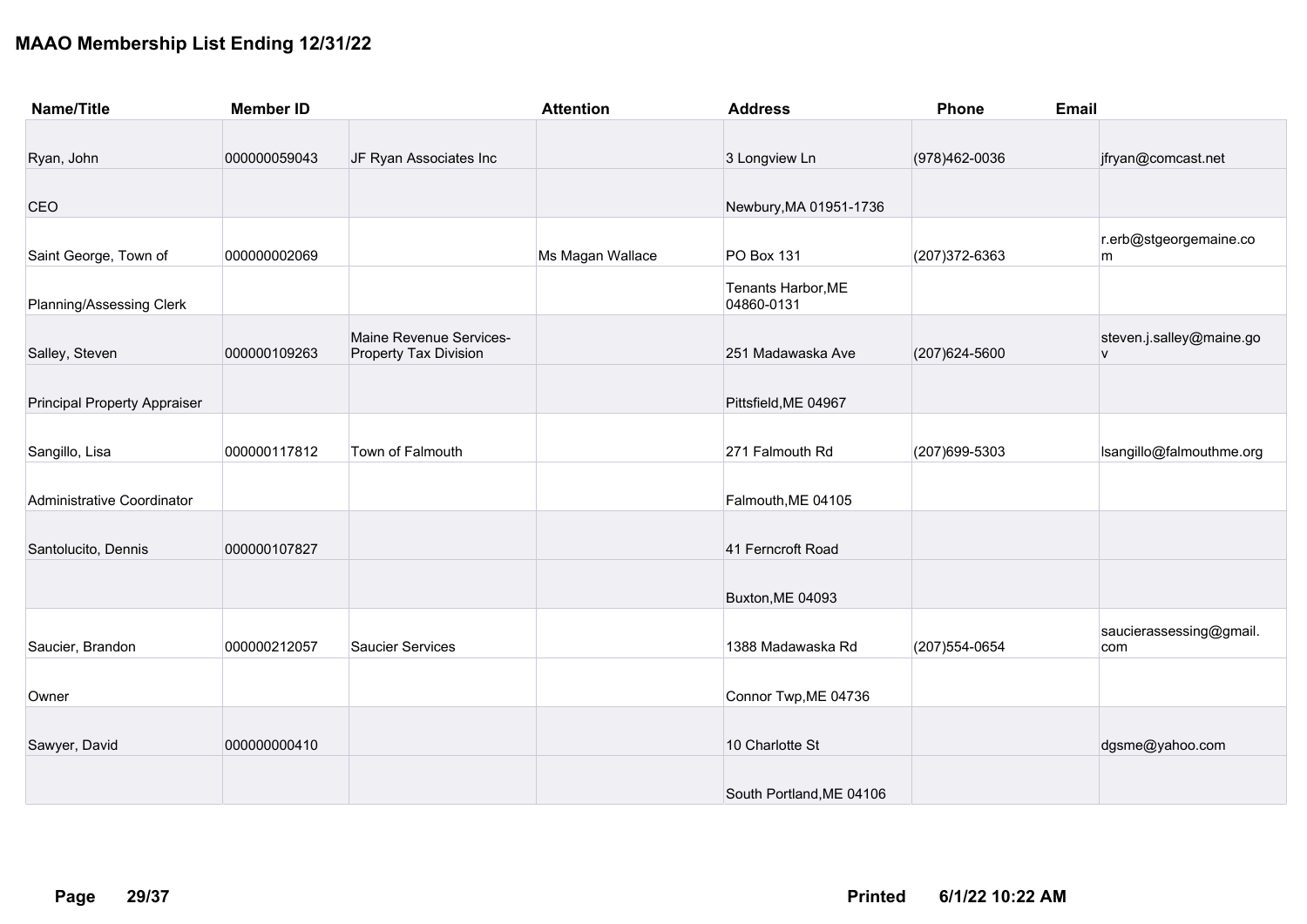| <b>Name/Title</b>               | <b>Member ID</b> |                       | <b>Attention</b> | <b>Address</b>           | <b>Phone</b><br><b>Email</b> |                                    |
|---------------------------------|------------------|-----------------------|------------------|--------------------------|------------------------------|------------------------------------|
|                                 |                  |                       |                  |                          |                              |                                    |
| Sawyer, Elizabeth               | 000000000730     |                       |                  | 10 Charlotte St          |                              | elizsawyer@yahoo.com               |
|                                 |                  |                       |                  |                          |                              |                                    |
|                                 |                  |                       |                  | South Portland, ME 04106 |                              |                                    |
|                                 |                  |                       |                  |                          |                              |                                    |
| Scammon, Karen                  | 000000077289     | City of Auburn        |                  | 60 Court St              | (207) 333-6601 EXT 1118      | kscammon@auburnmaine<br>.gov       |
|                                 |                  |                       |                  |                          |                              |                                    |
| Assessor                        |                  |                       |                  | Auburn, ME 04210         |                              |                                    |
|                                 |                  |                       |                  |                          |                              |                                    |
| <b>Scott Appraisal Services</b> | 000000059469     |                       |                  | PO Box 506               | (207) 455-8251               |                                    |
|                                 |                  |                       |                  |                          |                              |                                    |
|                                 |                  |                       |                  | Washburn, ME 04786       |                              |                                    |
|                                 |                  |                       |                  |                          |                              |                                    |
| Scott, Robert                   | 000000057760     | City of Eastport      |                  | 66 Key St                |                              | eastport_assessing@hot<br>mail.com |
|                                 |                  |                       |                  |                          |                              |                                    |
| Retired                         |                  |                       |                  | Eastport, ME 04631       |                              |                                    |
|                                 |                  |                       |                  |                          |                              |                                    |
| Shapleigh, Town of              | 000000011851     |                       |                  | PO Box 26                | (207) 636-2844               | townadmin@shapleigh.net            |
|                                 |                  |                       |                  | Shapleigh, ME            |                              |                                    |
|                                 |                  |                       |                  | 04076-0026               |                              |                                    |
|                                 |                  |                       |                  |                          |                              |                                    |
| Sharpe, Verna                   | 000000240669     | Town of South Berwick |                  | 180 Main St              | (207) 384-3010               | vsharpe@sbmaine.us                 |
|                                 |                  |                       |                  | South Berwick, ME        |                              |                                    |
| Assessors Agent                 |                  |                       |                  | 03908-1508               |                              |                                    |
|                                 |                  |                       |                  |                          |                              | ksheehan@lewistonmaine             |
| Sheehan, Kristy                 | 000000112702     | City of Lewiston      |                  | 27 Pine St               | (207) 513-3075               | .gov                               |
|                                 |                  |                       |                  |                          |                              |                                    |
| Appraiser                       |                  |                       |                  | Lewiston, ME 04240-7204  |                              |                                    |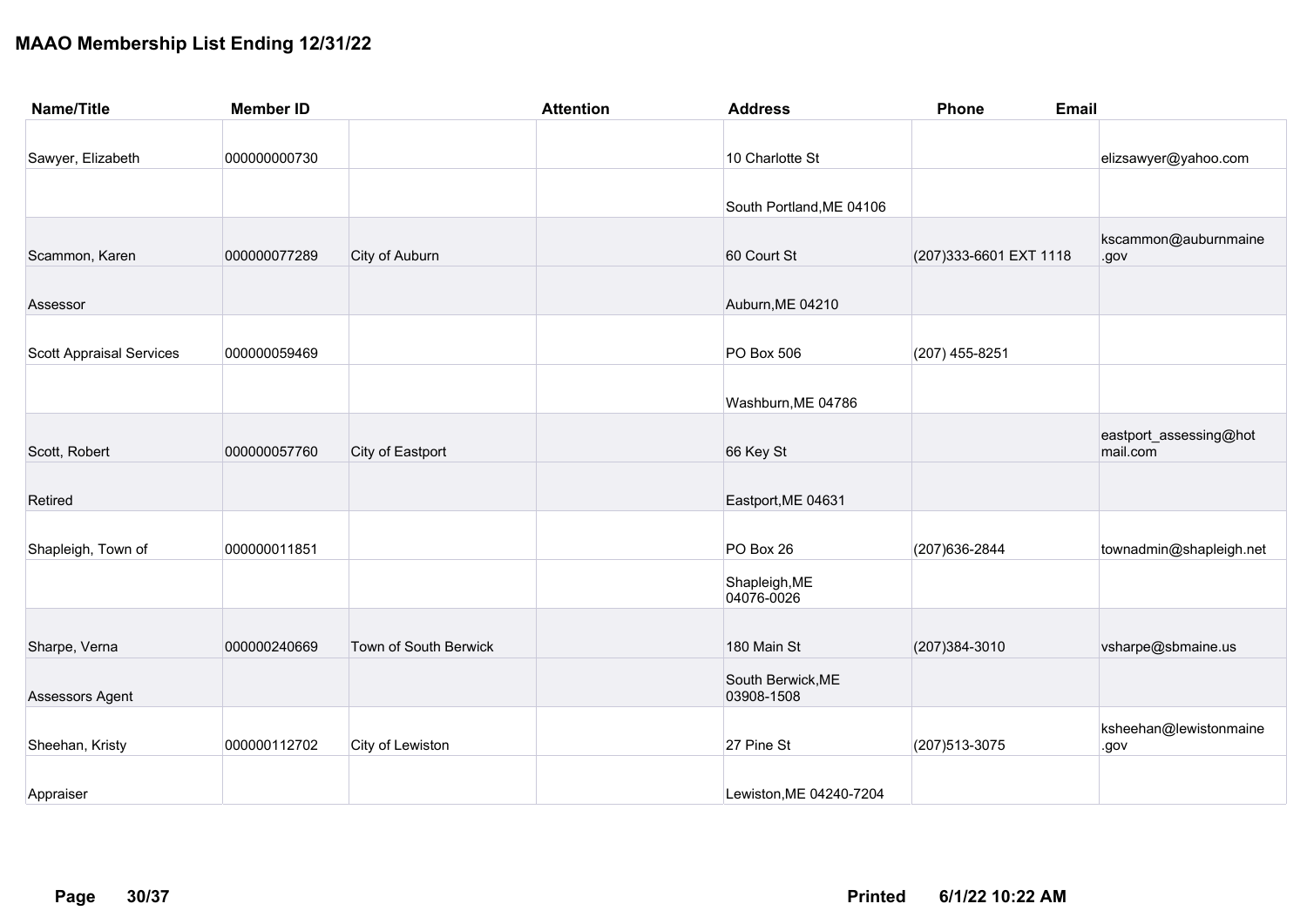| <b>Name/Title</b>                | <b>Member ID</b> |                         | <b>Attention</b> | <b>Address</b>               | Phone                   | <b>Email</b>                      |
|----------------------------------|------------------|-------------------------|------------------|------------------------------|-------------------------|-----------------------------------|
|                                  |                  |                         |                  |                              |                         |                                   |
| Silk, David                      | 000000006157     | Curtis Thaxter et al    |                  | PO Box 7320                  | (207) 774-9000          | dsilk@curtisthaxter.com           |
| <b>Municipal Attorney</b>        |                  |                         |                  | Portland, ME 04112-7320      |                         |                                   |
| Smith, Geoff                     | 000000086159     | Town of Boothbay Harbor |                  | 11 Howard St                 | (207) 633-3671          | gsmith@boothbayharbor.o<br>rg     |
| <b>CEO/Assistant to Assessor</b> |                  |                         |                  | Boothbay Harbor, ME<br>04538 |                         |                                   |
| Smith, Lillian                   | 000000014780     | Town of Hermon          |                  | 333 Billings Rd              | (207) 848-1044          | smithl@hermonmaine.gov            |
| Appraiser                        |                  |                         |                  | Hermon, ME 04402-6300        |                         |                                   |
| Sparks, Alicia                   | 000000240910     |                         |                  | 87 Hennessy Dr               |                         | aliciajeansparks@gmail.c<br>om    |
|                                  |                  |                         |                  | Portland, ME 04103           |                         |                                   |
| Stenberg, Nichole                | 000000238283     | Town of Hampden         |                  | 30 Blue Ridge Dr W           | (207) 862-4500          | nichole.m.philbrick@main<br>e.gov |
| Assessor                         |                  |                         |                  | Sidney, ME 04330-2558        |                         |                                   |
| Stover, Priscilla                | 000000097856     |                         |                  | PO Box 1611                  |                         | mspris5775@gmail.com              |
|                                  |                  |                         |                  | Bangor, ME 04402             |                         |                                   |
| St Peter, Joseph                 | 000000118507     | City of Auburn          |                  | 60 Court St                  | (207) 333-6601 EXT 1110 | jstpeter@auburnmaine.go<br>V      |
| Appraiser                        |                  |                         |                  | Auburn, ME 04210             |                         |                                   |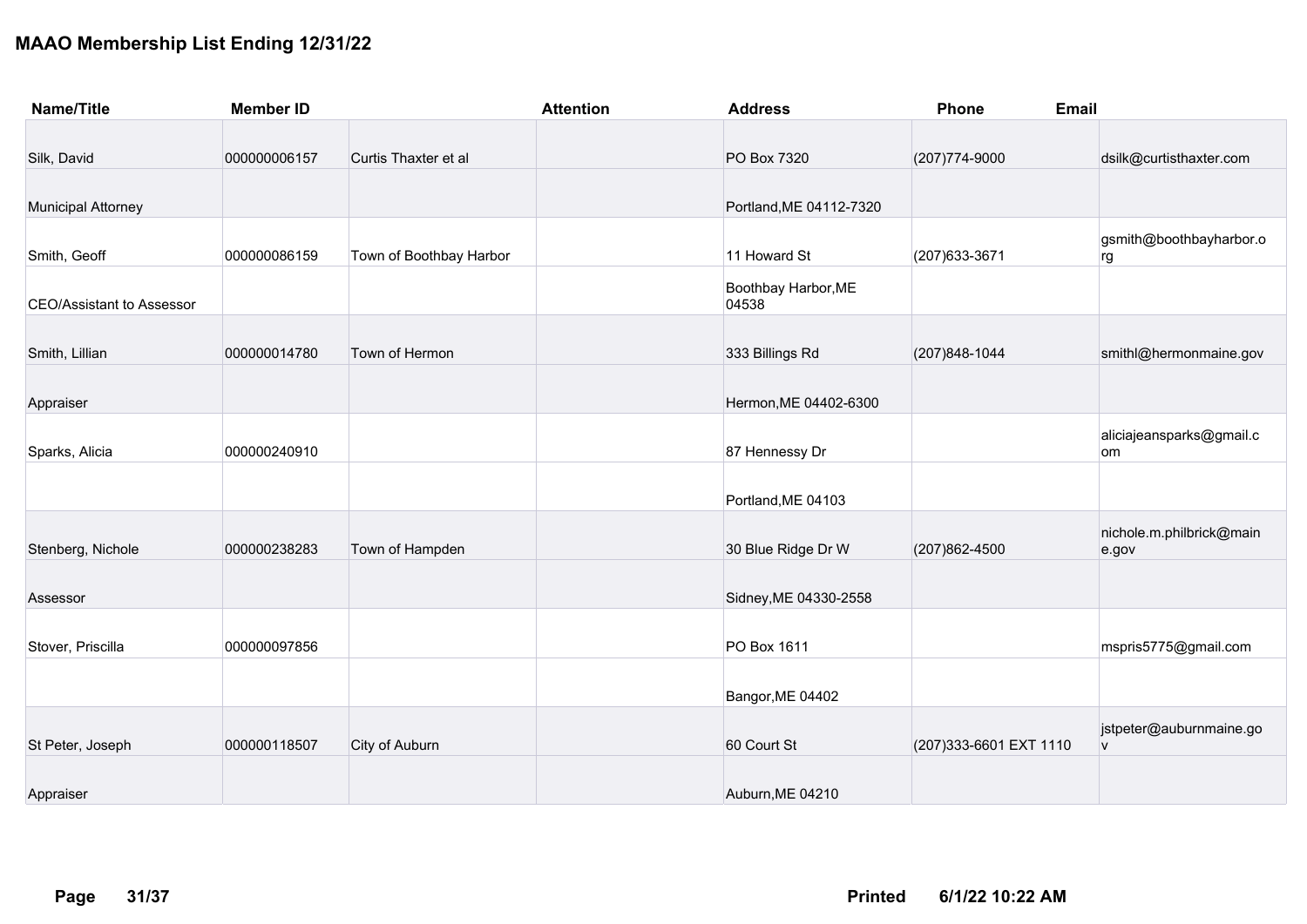| <b>Name/Title</b>                   | <b>Member ID</b> |                                                         | <b>Attention</b> | <b>Address</b>                 | Phone                   | <b>Email</b>                        |
|-------------------------------------|------------------|---------------------------------------------------------|------------------|--------------------------------|-------------------------|-------------------------------------|
| Sullivan, Stephen                   | 000000121351     | Maine Revenue Services-<br><b>Property Tax Division</b> |                  | 51 Commerce Dr                 | (207)441-9953           | stephen.m.sullivan@main<br>e.gov    |
| <b>Principal Property Appraiser</b> |                  |                                                         |                  | Augusta, ME 04332              |                         |                                     |
| Sutherland, Robert                  | 000000113758     | <b>Cumberland County</b><br><b>Regional Assessing</b>   |                  | 25 Pearl St                    | (207) 699-2475          | sutherland.rob.m@gmail.c<br>om      |
| <b>Assistant Assessor</b>           |                  |                                                         |                  | Portland, ME 04101             |                         |                                     |
| Swett, Clinton                      | 000000051188     | Town of Cape Elizabeth                                  |                  | 12A Kendall Ln                 | (207) 799-0881          | clinton.swett@capeelizab<br>eth.org |
| Assessor                            |                  |                                                         |                  | Freeport, ME 04032             |                         |                                     |
| Taber, Debra                        | 000000000581     | Town of Parsonsfield                                    | Ms Debra Taber   | 634 North Rd                   | (207) 625-4558          | selectmen@parsonsfield.o<br>rg      |
| Admin Assist to<br>Selectboard      |                  |                                                         |                  | Parsonsfield, ME<br>04047-6142 |                         |                                     |
| Taft, Dawn                          | 000000015058     | Town of Frye Island                                     |                  | 1 Sunset Rd                    | (207) 655-4551          | dawn.taft@fryeislandtown.<br>org    |
| Clerk                               |                  |                                                         |                  | Frye Island, ME 04071          |                         |                                     |
| Targett, Leanna                     | 000000085669     | Town of Kingfield                                       |                  | 1292 Salem Rd                  | (207) 265-4637          | kingfieldmaine@gmail.co<br>m        |
| Admin Assist to<br>Selectboard      |                  |                                                         |                  | Salem Twp, ME 04983            |                         |                                     |
| Taylor, Kara                        | 000000106354     | Town of Windham                                         |                  | 8 School Rd                    | (207) 894-5900 EXT 6514 | kltaylor@windhammaine.u<br>s        |
| Assessor's Assistant                |                  |                                                         |                  | Windham, ME 04062-4899         |                         |                                     |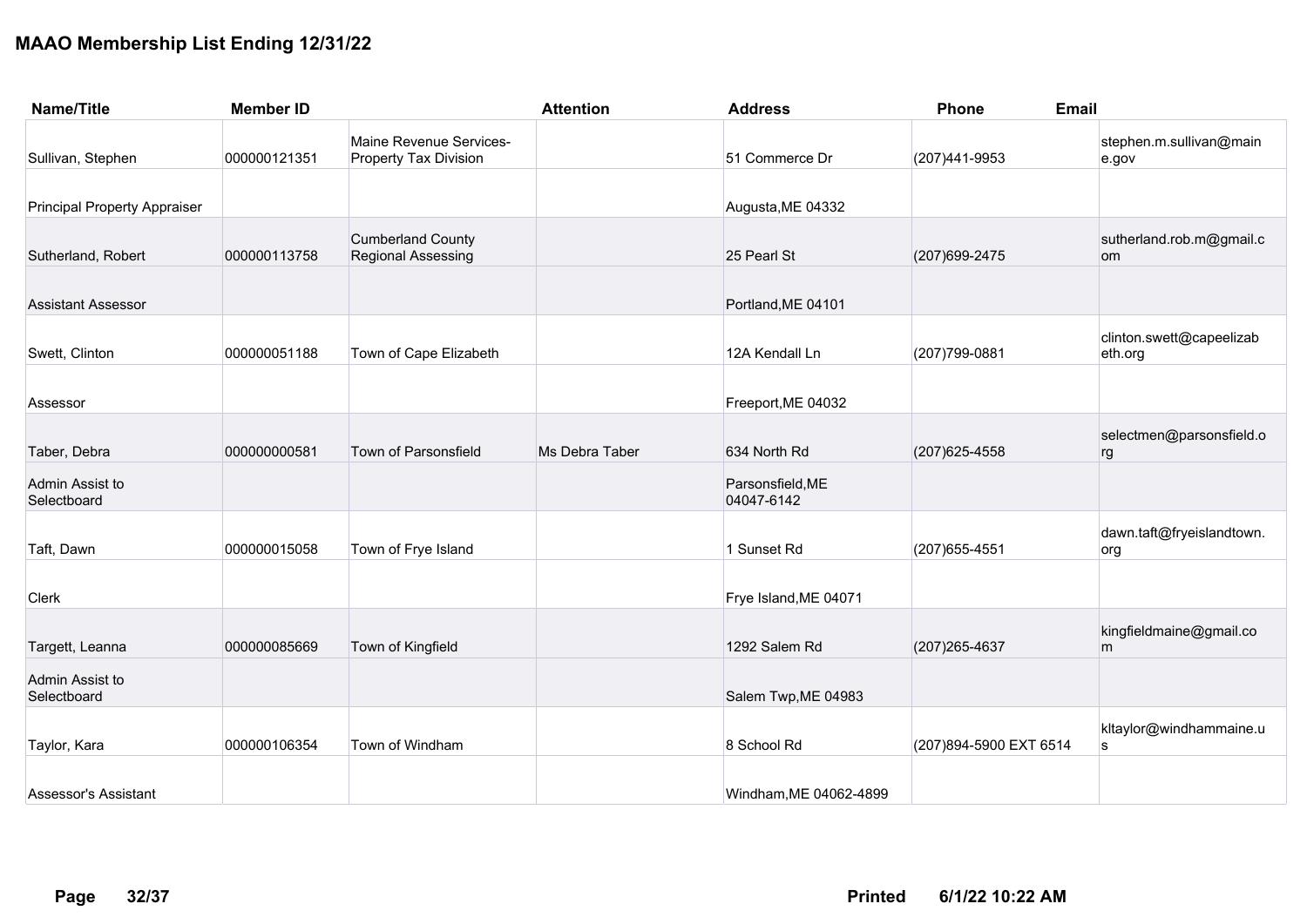| <b>Name/Title</b>         | <b>Member ID</b> |                                         | <b>Attention</b> | <b>Address</b>                   | <b>Phone</b>           | <b>Email</b>                       |
|---------------------------|------------------|-----------------------------------------|------------------|----------------------------------|------------------------|------------------------------------|
| Thibeault, Louise         | 000000051156     | Town of Freeport                        |                  | 30 Main St                       | (207) 865-4743 EXT 105 | Ithibeault@freeportmaine.<br>com   |
| <b>Assistant Assessor</b> |                  |                                         |                  | Freeport, ME 04032               |                        |                                    |
| Thibodeau, Richard        | 000000080518     | Town of Exeter                          |                  | 1221 Stetson Rd                  | (207) 379-2191         | rickt@tdstelme.net                 |
| Assessor                  |                  |                                         |                  | Exeter, ME 04435-3336            |                        |                                    |
| Thomas, Jim               | 000000109195     | City of South Portland                  |                  | PO Box 9422                      | (207) 767-3201         | jthomas@southportland.or<br>g      |
| Assessor                  |                  |                                         |                  | South Portland, ME<br>04106-9422 |                        |                                    |
| Thompson, Ben             | 000000124861     | <b>Cumberland County</b>                |                  | 25 Pearl St                      | (207) 699-2475         | bthompson@cumberlandc<br>ounty.org |
| Director/Assessor         |                  |                                         |                  | Portland, ME 04101               |                        |                                    |
| Thompson, Caitlin         | 000000112649     | Town of Camden                          |                  | PO Box 1207                      | (207) 236-3353         | cthompson@camdenmain<br>e.gov      |
| <b>Assistant Assessor</b> |                  |                                         |                  | Camden, ME 04843-1207            |                        |                                    |
| Thompson, Lorna           | 000000080211     | Lorna Thompson<br><b>Consulting LLC</b> |                  | PO Box 67                        | (207) 738-3401         | tgranch@midmaine.com               |
| Assessor                  |                  |                                         |                  | Springfield, ME<br>04487-0067    |                        |                                    |
| Thompson, Penny           | 000000100390     | City of Caribou                         |                  | 25 High St                       | (207) 493-5961         | pthompson@cariboumain<br>e.org     |
| Assessors Agent           |                  |                                         |                  | Caribou, ME 04736-2710           |                        |                                    |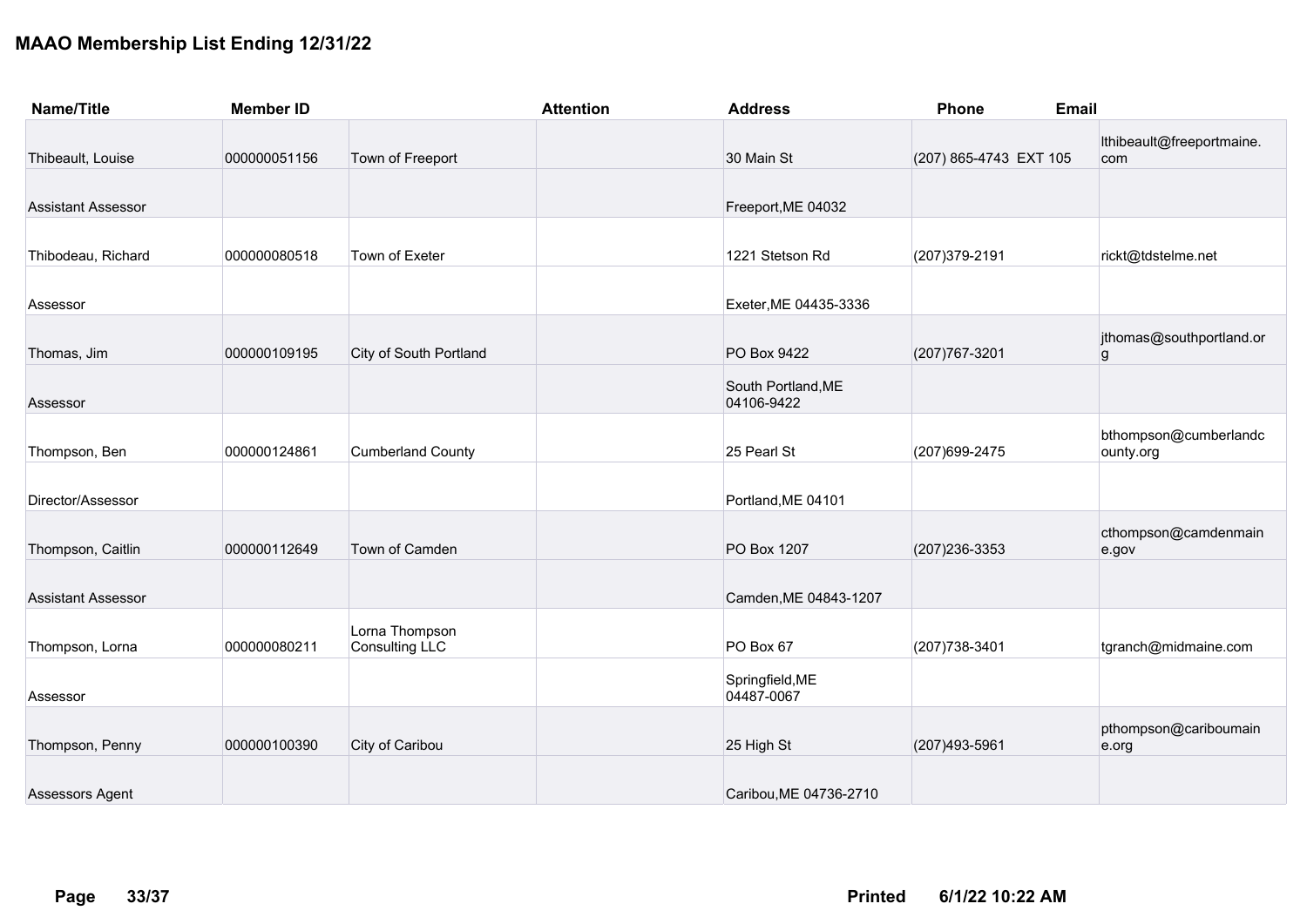| <b>Name/Title</b>                   | <b>Member ID</b> |                    | <b>Attention</b> | <b>Address</b>                    | <b>Phone</b>      | <b>Email</b>                     |
|-------------------------------------|------------------|--------------------|------------------|-----------------------------------|-------------------|----------------------------------|
| Trepanier, Elisa                    | 000000030610     | Town of Windham    |                  | 8 School Rd                       | (207)894-8109     | assessor@windhammaine<br>.us     |
| Assessor                            |                  |                    |                  | Windham, ME 04062                 |                   |                                  |
| Tubbs, Brenda                       | 000000080315     | Town of Gray       |                  | 350 Webbs Mills Rd                | (207) 657-3339    | btubbs@graymaine.org             |
| <b>Assistant Assessor</b>           |                  |                    |                  | Raymond, ME 04071                 |                   |                                  |
| Varian, Marie                       | 000000014550     | Town of Phippsburg |                  | PO Box 2                          | (207) 389-2653    | phipps@phippsburg.com            |
| <b>Chair Planning Board</b>         |                  |                    |                  | Sebasco Estates, ME<br>04565-0002 |                   |                                  |
| Varney, Susan                       | 000000003757     |                    |                  | 114 Birch Point Rd                |                   | suevarny@yahoo.com               |
|                                     |                  |                    |                  | Wiscasset, ME 04578               |                   |                                  |
| Verlander, Megan                    | 000000079225     | Town of Kennebunk  |                  | 1 Summer St                       | (207) 985-2102    | mverlander@kennebunkm<br>aine.us |
| <b>Assistant Assessor</b>           |                  |                    |                  | Kennebunk, ME<br>04043-1897       |                   |                                  |
| Vigue, Luke                         | 000000059026     | Town of York       |                  | 186 York St                       | $(207)363 - 1005$ | lvigue@yorkmaine.org             |
| Appraiser                           |                  |                    |                  | York, ME 03909-1314               |                   |                                  |
| Vision Government<br>Solutions Inc. | 000000032424     |                    |                  | 1 Cabot Rd Ste 100                | (800) 628-1013    | mmonat@vgsi.com                  |
|                                     |                  |                    |                  | Hudson, MA 01749                  |                   |                                  |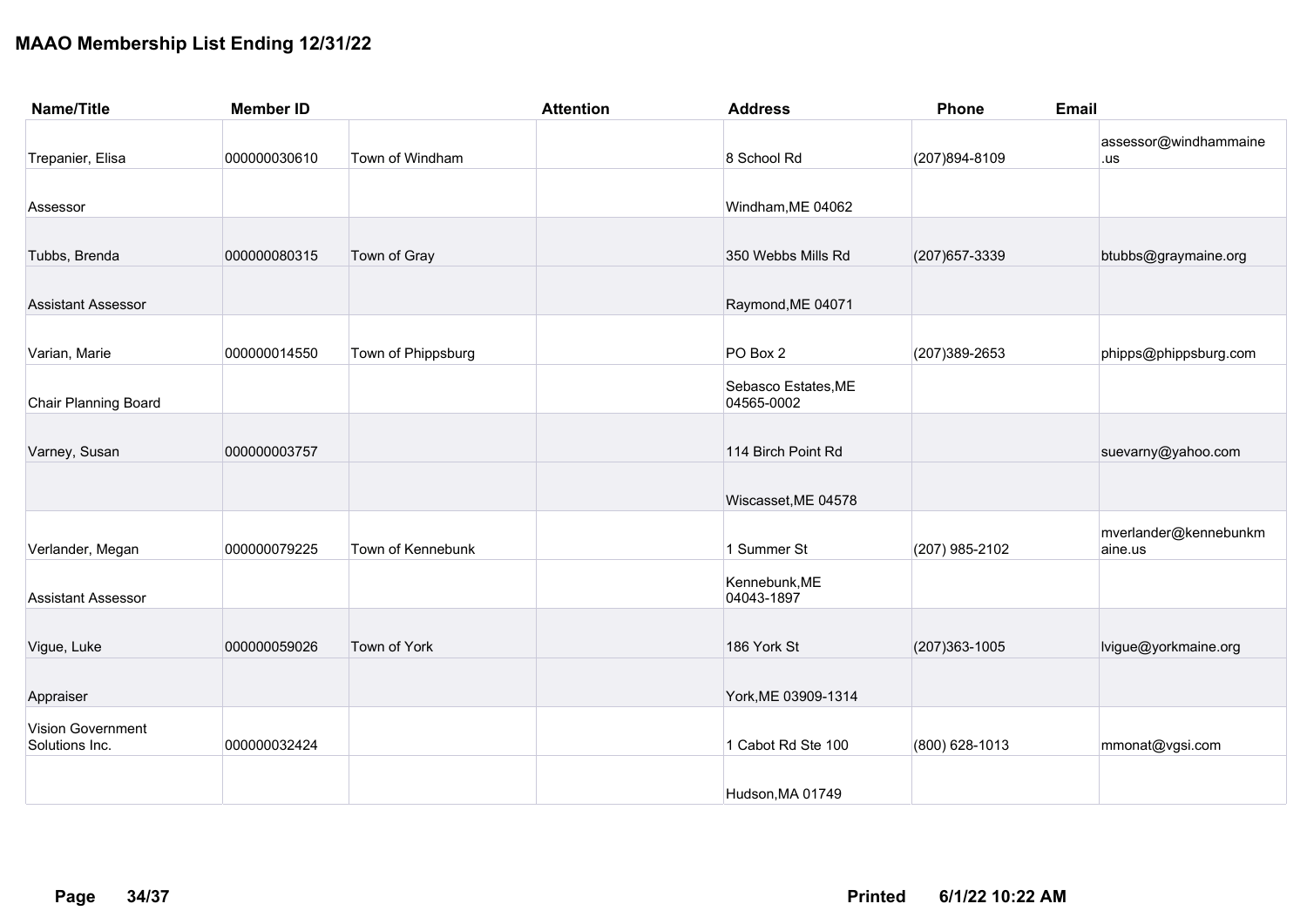| <b>Name/Title</b>          | <b>Member ID</b> |                                                  | <b>Attention</b> | <b>Address</b>                   | Phone          | <b>Email</b>                                |
|----------------------------|------------------|--------------------------------------------------|------------------|----------------------------------|----------------|---------------------------------------------|
| Wallace, Magan             | 000000212272     | Town of Saint George                             | Ms Magan Wallace | <b>PO Box 131</b>                | (207) 372-6363 | m.wallace@stgeorgemain<br>e.com             |
| Planning/Assessing Clerk   |                  |                                                  |                  | Tenants Harbor, ME<br>04860-0131 |                |                                             |
| Waller, Lindsay            | 000000188234     | <b>KRT Appraisal</b>                             |                  | 53 Leighton Rd                   | (877) 337-5574 | snowbound_86@hotmail.c<br>om                |
| Data Collector             |                  |                                                  |                  | Augusta, ME 04330                |                |                                             |
| Walton, Andrea             | 000000121677     | City of Calais                                   |                  | PO Box 413                       | (207) 454-2521 | assessor@calaismaine.or<br>$\boldsymbol{g}$ |
| Assessor                   |                  |                                                  |                  | Calais, ME 04619-0413            |                |                                             |
| Walton, Christopher        | 000000213958     | Town of Fryeburg                                 |                  | 21 Bennett St                    | (603)321-2017  | christopherwalton5810@g<br>mail.com         |
|                            |                  |                                                  |                  | Bridgton, ME 04009               |                |                                             |
| Weed, Steven               | 000000035858     | Town of Bar Harbor                               |                  | 93 Cottage St Suite 1            | (207) 288-3320 | sweed@barharbormaine.g<br><b>OV</b>         |
| Assessor                   |                  |                                                  |                  | Bar Harbor, ME<br>04609-1400     |                |                                             |
| Weeks, Nancy               | 000000215381     | Maine Revenue Services-<br>Property Tax Division |                  | PO Box 9106                      | (207) 592-9064 | nancy.e.weeks@maine.go<br>$\mathsf{v}$      |
| <b>Principal Appraiser</b> |                  |                                                  |                  | Augusta, ME 04332-9106           |                |                                             |
| Wentworth, John            | 000000002929     | Town of Harrison                                 |                  | PO Box 300                       | (207) 583-0923 | jwentworth@harrisonmain<br>e.org            |
| <b>CEO/Assessing Agent</b> |                  |                                                  |                  | Harrison.ME 04040-0300           |                |                                             |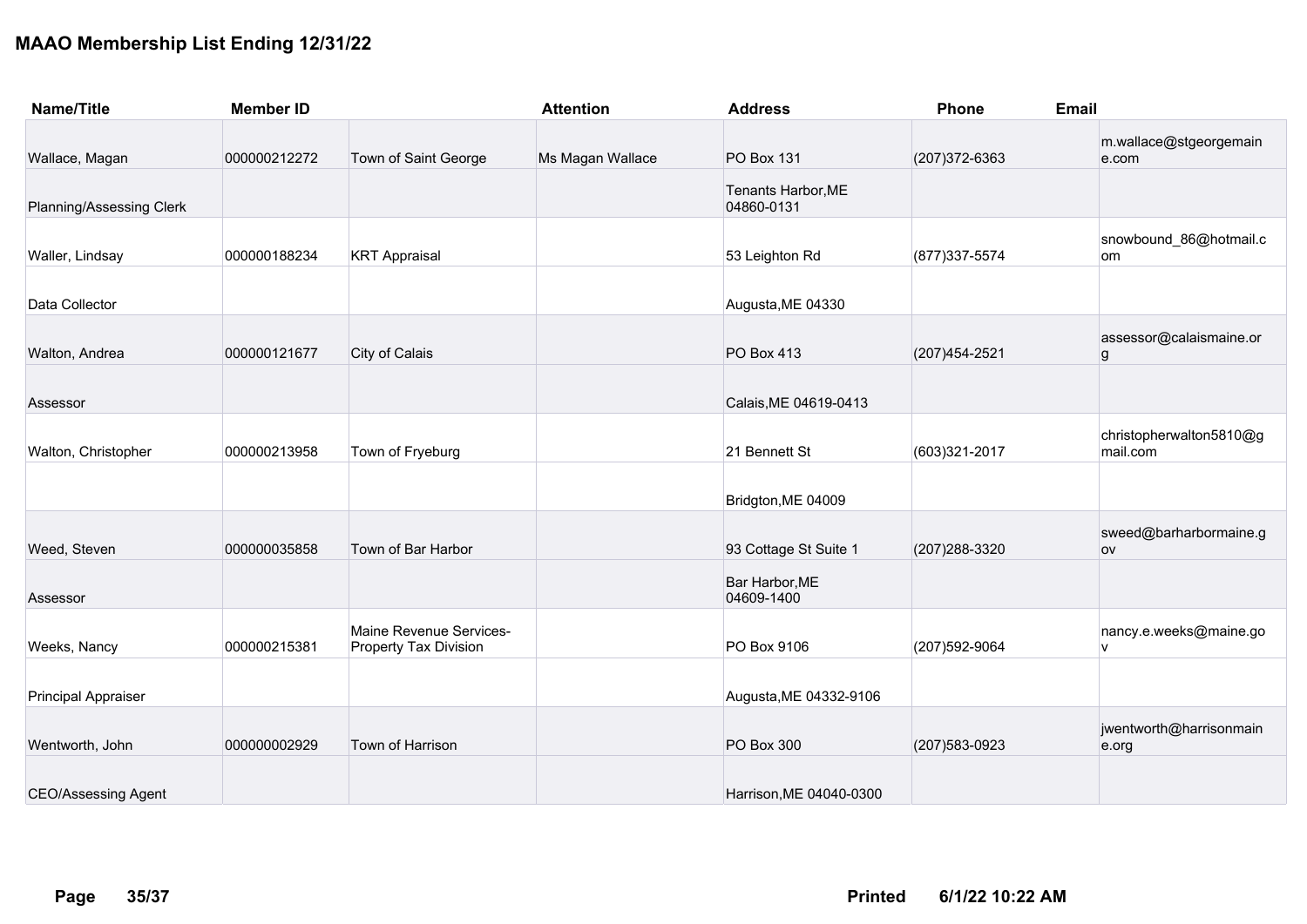| <b>Name/Title</b>         | <b>Member ID</b> |                                                         | <b>Attention</b> | <b>Address</b>              | Phone                  | <b>Email</b>                          |
|---------------------------|------------------|---------------------------------------------------------|------------------|-----------------------------|------------------------|---------------------------------------|
|                           |                  |                                                         |                  |                             |                        |                                       |
| Westhaver, Jessica        | 000000121357     | Parker Appraisal Co                                     |                  | PO Box 5                    | (207) 651-5374         | jlbwesthaver@gmail.com                |
|                           |                  |                                                         |                  |                             |                        |                                       |
| <b>CMA</b>                |                  |                                                         |                  | Bristol, ME 04539-0005      |                        |                                       |
|                           |                  |                                                         |                  |                             |                        |                                       |
| White, Pamela             | 000000047948     | <b>Dallas Plantation</b>                                |                  | PO Box 651                  | (207) 864-5979         | dallasplt@myfairpoint.net             |
| Assessors Agent           |                  |                                                         |                  | Rangeley, ME 04970-0651     |                        |                                       |
| Whynot, Lisa              | 000000102325     | Maine Revenue Services-<br><b>Property Tax Division</b> |                  | 51 Commerce Dr Ste 10       | (207) 624-5610         | lisa.m.whynot@maine.gov               |
|                           |                  |                                                         |                  |                             |                        |                                       |
| Deputy Director           |                  |                                                         |                  | Augusta, ME 04330-7887      |                        |                                       |
|                           |                  |                                                         |                  |                             |                        |                                       |
| Wiers, Amy                | 000000211632     | Town of Lisbon                                          |                  | 300 Lisbon St               | (207) 353-3000         | AWiers@lisbonme.org                   |
|                           |                  |                                                         |                  |                             |                        |                                       |
| <b>Assessing Clerk</b>    |                  |                                                         |                  | Lisbon, ME 04250            |                        |                                       |
| Williams, Matthew         | 000000241045     | Town of Shapleigh                                       |                  | PO Box 26                   | (207) 636-2843 EXT 0   | Townadmin@shapleigh.n<br>et           |
|                           |                  |                                                         |                  |                             |                        |                                       |
|                           |                  |                                                         |                  | Shapleigh, ME<br>04076-0026 |                        |                                       |
|                           |                  |                                                         |                  |                             |                        | assessor@phippsburg.co                |
| Wilson Hennessey, Juanita | 000000018579     | Town of Phippsburg                                      |                  | <b>PO Box 202</b>           | (207) 720-0115         | m                                     |
| Assessors Agent - Various |                  |                                                         |                  |                             |                        |                                       |
| Towns                     |                  |                                                         |                  | Bath, ME 04530-0202         |                        |                                       |
| Winchester, Avis          | 000000238003     | City of Belfast                                         |                  | 131 Church St               | (207) 338-3370 EXT 122 | assessingoffice@cityofbelf<br>ast.org |
|                           |                  |                                                         |                  |                             |                        |                                       |
| <b>Assessing Lister</b>   |                  |                                                         |                  | Belfast, ME 04915-1796      |                        |                                       |